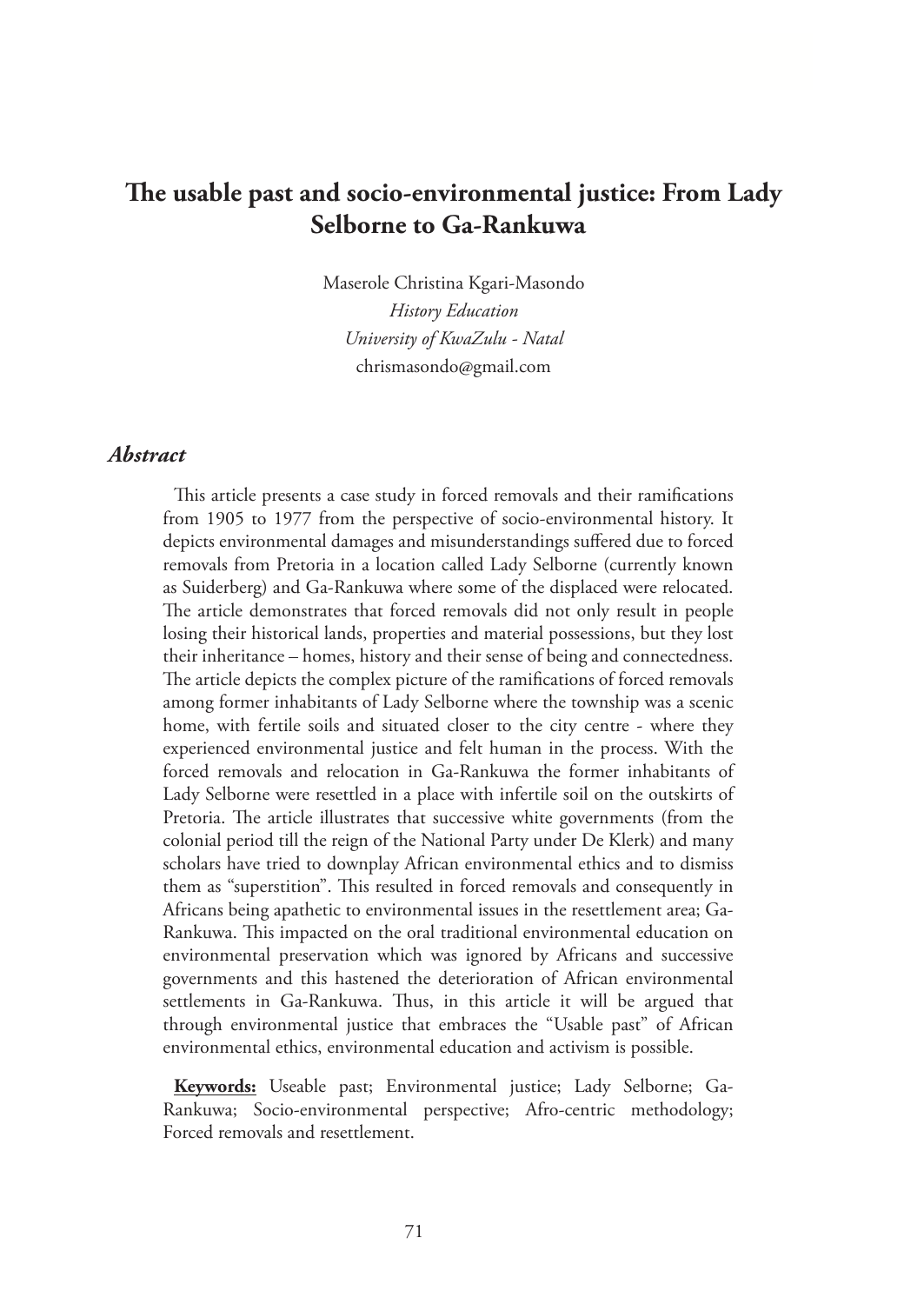## **Introduction**

| Going back to my roots                          |
|-------------------------------------------------|
| Zippin' up my boots goin' back to my roots yeah |
| To the place of my birth back down to earth.    |
| I've been standing in the rain                  |
| Drenched and soaked with pain                   |
| Tired of short time benefits                    |
| And being exposed to the elements.              |
| I'm homeward bound                              |
| got my head turned around.                      |
| Zippin' up my boots goin'back to my roots yeah. |
| To the place of my birth                        |
| Back down to earth.                             |
| Ain't talkin' 'bout no roots in the land        |
| Talkin' 'bout the roots in the man.             |
| I feel my spirit gettin' old                    |
| It's time to recharge my soul                   |
| I'm zippin' up my boots                         |
| Goin' back to my roots. <sup>1</sup>            |

The roots of South Africa's past have pivoted on issues surrounding land and the plans regarding land use. There have been active attempts to dispossess the Africans from their land, to reshape their environment and to describe or "imagine" the land in the mental paradigm of the white settlers. $^2$  The powerful white colonialists drew strength from their relationship with the environment in ways that entrenched their hegemony and retained their positions by manipulating beneficial uses of the land against the powerless Africans (either in terms of class or race, or even gender). $3$  The colonial state and its successors continued to entrench oppressive systems that drastically restricted African access to land and define it from the white settlers' social context. Thus a stark social dichotomy predicated on land-ownership and landlessness existed on issues pertaining to the most valuable asset: land. In the twentieth century, the

<sup>1</sup> L Dozier, "Going back to my roots lyrics" (available at: http://www.metrolyrics.com/going-back-to-my-rootslyrics-oddyssey.html, as accessed on 7 March 2013).

<sup>2</sup> A Crosby, *Ecological imperialism: The biological expansion of Europe 900–1900* (Cambridge, Cambridge University Press, 1986), p. 94.

<sup>3</sup> N Jacobs, *Environment, power, and injustice: A South African history* (Cambridge, Cambridge University Press, 2003), p. 4.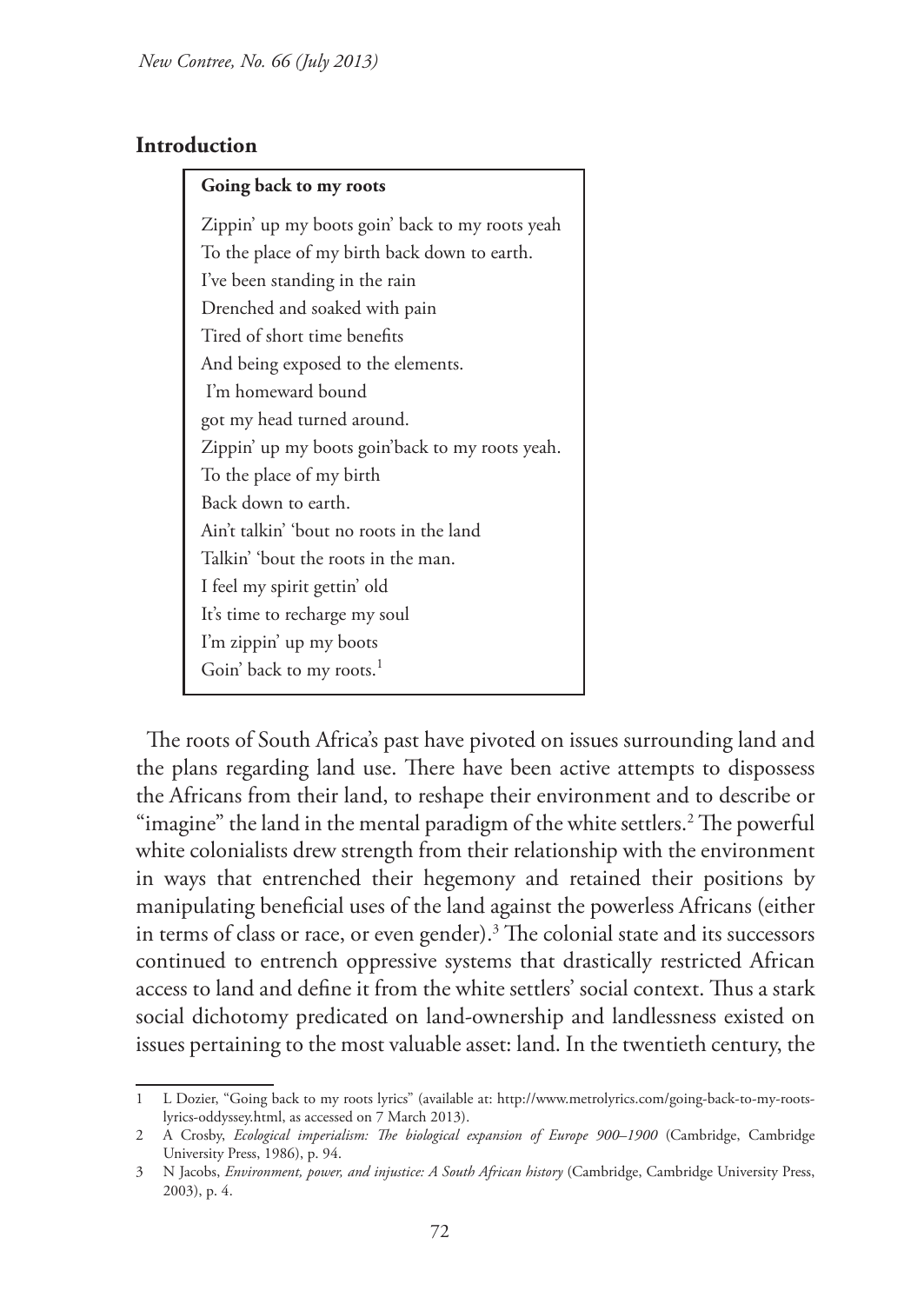laws that guided forced removals accumulated from the 1913 and 1936 Native Land Acts, the Influx Control Act of 1945, the 1950 and 1956 Group Areas Act and the Promotion of Bantu Self Government Act of 1959. By 1994 these laws were responsible for the forced removals of almost 4 million people to so called black designated areas; resettlement areas – Ga-Rankuwa (Pretoria), KwaMashu (Durban), Langa (Cape Town) to mention but a few. Many such resettlement areas are environmentally degraded due to the impact of forced removals. The song quoted above by the solo artist Odyssey, is relevant in dealing with some of the environmental problems in such resettlement areas. The song encapsulates proposals made in this article - for environmental justice, land restitution and environmental activism to be realised in black areas. There must be changes in systems of land use and rights whereby not only the dominant western paradigm on environmental conservation should be considered but also other ideas and paradigms such as the Sotho-Tswana in this instance on environmental ideologies – hence the idea of the "usable past" which embraces traditional African customs and beliefs $4$ .





Source: Yellow Pages Maps and Directions (available at: http://www.saexplorer.co.za/maps/nwest/ eastern\_municipality.asp, as accessed on 20 June 2013).

<sup>4</sup> The idea a "useable" as articulated in 1918 essay by American critic, Van Wyck Brooks, argues that the past can be used to interpret and understand the present which is relevant in this study because through understanding the Sotho-Tswana past cultural and traditional practices on land use it will be a step towards the repairing of the environment in the resettlement areas like Ga-Rankuwa. Cited in L Zamora, *The usable past – the imagination of history in recent fiction of the Americans* (Cambridge, England, Cambridge University Press, 1997).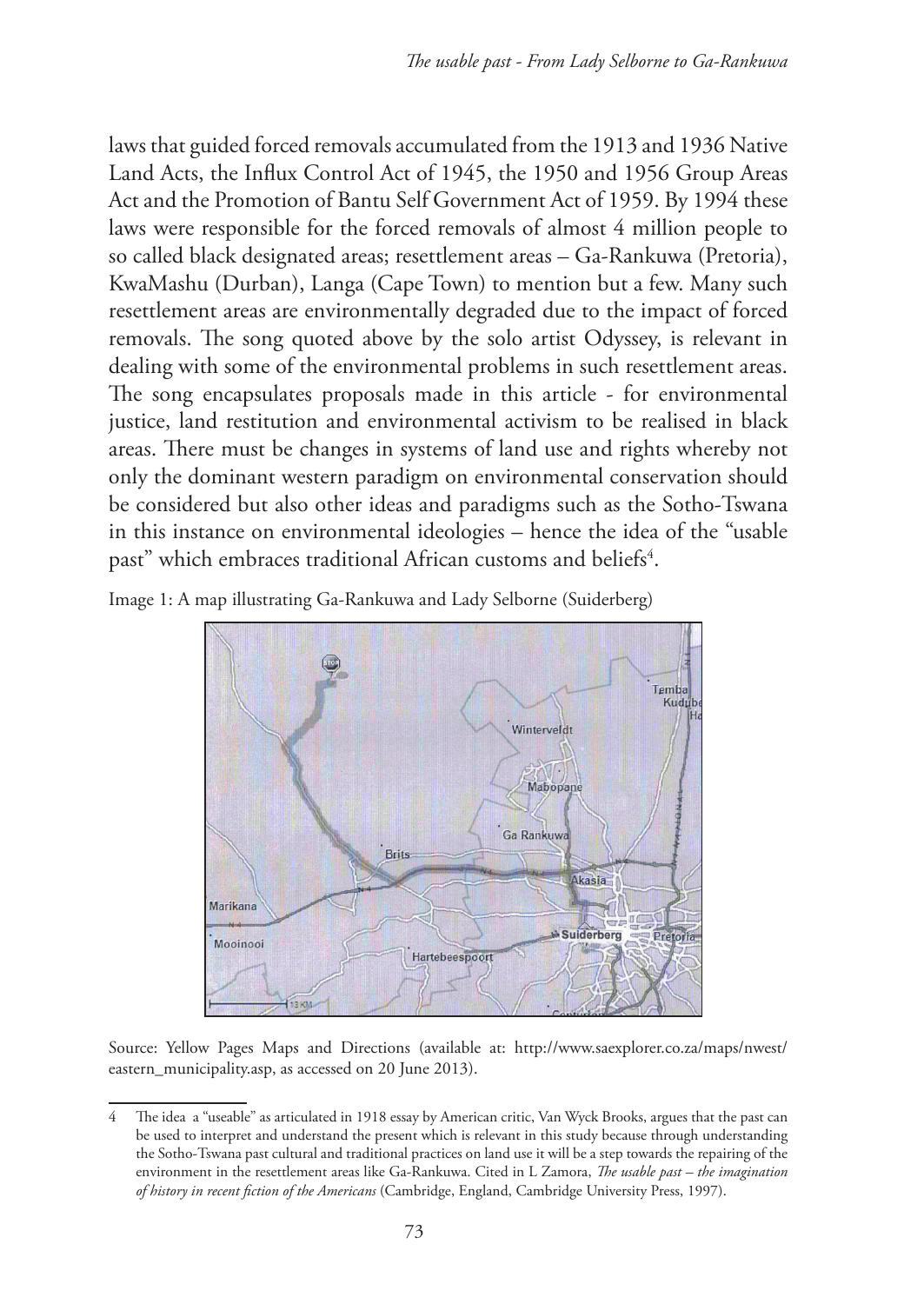The case study of Lady Selborne (currently known as Suiderberg) and Ga-Rankuwa where some of the displaced due to the Group Areas Act of 1950 and 1956 were relocated is used to investigate the ramifications of forced removals through a socio-environmental perspective. It traces the reasons and solutions to environmental degradation and apathy in resettlement areas such as Ga-Rankuwa. The focal group chosen is the Sotho-Tswana because they were the majority in Lady Selborne around the period under study. In the 1950s there were 1000 Sotho-Tswana, 321 Ngunis, 167 Shangaans, 125 Coloureds, 97 Whites, 6 Indians and 5 Vendas in Lady Selborne.<sup>5</sup>

The Sotho-Tswana ascribed the land with sacred character: it had the potential to build the people or destroy them; hence the Sotho-Tswana believed that they had to care for it as their inheritance *(lefa)* from ancestors to be preserved for the future generations. Land was perceived as a home for the living, the dead, animals and plants. These components had to live co-operatively to ensure a sustainable life for all. So if one component failed to co-exist with the others, it would mean disturbance of the entire cultural, social and ecosystem of the Sotho-Tswana and would lead to either natural or social disaster.6 This meant that land and the environment had to be respected, an idea expressed as *gotlhompwa* in Setswana – which refers to "avoidance rules between persons and between persons and certain places and objects".7 This implies that in African culture and tradition certain people, places and animals are avoided as a sign of respect. Colonial officials largely misconstrued the African understanding of nature and the environment as it was the perception of the subordinate subjects: totally different from the way they related to and understood the environment. This is the challenge which Carruthers refers to, historiographically; "issues relating to indigenous knowledge [are neglected], [simply] are touched upon rather than explored in any detail" and this poses the problem with which this article wrestles.8 This article suggests that the ideology of land for the Basotho and Batswana has deep meaning as it is enveloped in religious rites and beliefs. The environment and our anthropogenic engagement with it play a major and changing role in this ideology and requires delineation. Changing ideas about respect for land,

<sup>5</sup> J Carruthers, "Urban land claims in South Africa: The case of Lady Selborne township, Pretoria, Gauteng", *Kleio,* XXX11, 2000, p. 12.

<sup>6</sup> M Kunene, *Anthem of the decades: A Zulu epic dedicated to the women of Africa* (London, Heinemann, 1981), p. xxiv.

<sup>7</sup> H Kuckertz, "Ukuhlonipha as idiom of moral reasoning in Mpondo", P McAllister (ed.), *Culture and the common place* (Johannesburg, Witwatersrand University Press, 1997), p. 312.

<sup>8</sup> J Carruthers, "Environmental history in Southern Africa: An overview", S Dovers et al, *South Africa's environmental history cases & comparisons* (Athens, Cape Town, Ohio University Press, David Philip, 2002), p. 7.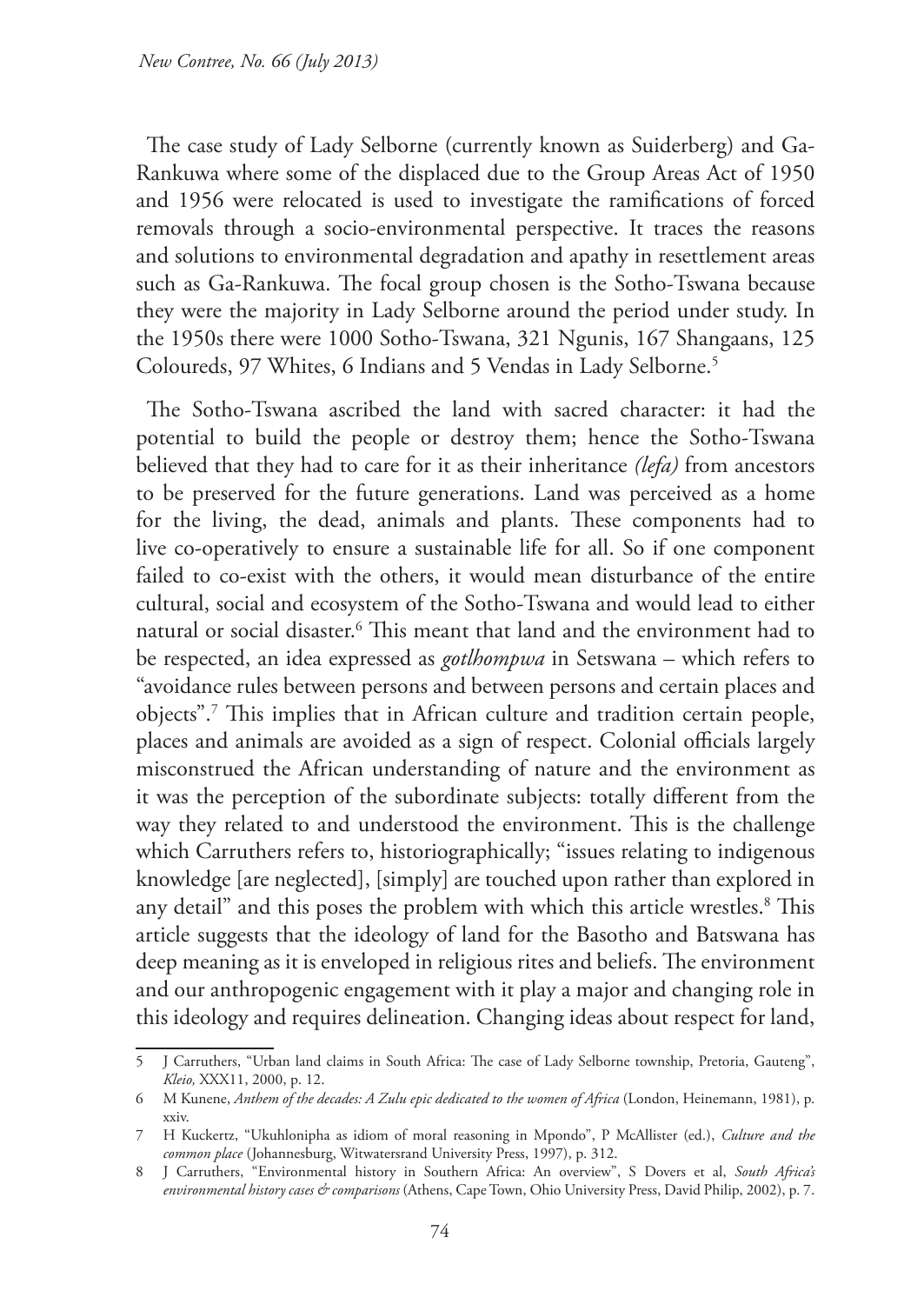the environment and nature in specific African communities warrant closer examination and delineation, focusing in particular on how the ideology has changed over time in reaction to socio-political changes.

In this article the focus moves from the premise that the issue of land rights and land use in South Africa is highly controversial, deeply entangled in the vagaries of history. South Africa has inherited problems in land distribution, land ownership and environmental degradation, at least in part, because of the history of forced removals. As Mbao has argued, it has "left a complex and difficult legacy of insecurity on land tenure, landlessness, poverty among black people and [been a cause of] inefficient land administration", environmental management and environmental injustices [my emphasis].<sup>9</sup>

This study seeks to explore how segregation caused environmental oppression. Thus the approach will be the socio-environmental scope drawing from the Africanist paradigm. The focus is on the Sotho-Tswana understanding of the environment and nature and their relations with the non-human world, and will explain how a community related to the environment as they interacted with each other, emphasising issues of social power and identity.<sup>10</sup> The Africanist approach emphasises African nationalism and pan-Africanist ideals of black pride. The approach looks at forced removals as a system that contributed to the regression rather than progression of Africans. It also describes colonial annexation as destructive of pre-colonial land use practices. Africanist scope is useful because it emphasises the importance of land and the environment as the cornerstone for Africans.<sup>11</sup> While several academic writings on environmental history try to study African themes from within their contexts, they often use the same Eurocentric tools in analysing African tradition and culture. As Ama Mazana has argued: "Although most Africans, on the Continent as well as in the Diaspora, have, at least in theory, put an end to colonial rule to which we were subjected for many years, we nonetheless still find ourselves in a state of mental subjugation... The reason for this is that colonisation was not simply an enterprise of economic exploitation and political control … but also an on-going enterprise of conceptual distortion and invasion leading

<sup>9</sup> MLM Mbao, "Undoing the injustices of the past: Restitution of rights in land in post apartheid South Africa, with special reference to North West Province", *Journal for Judicial Science*, 27(2), 2002, p. 91.

<sup>10</sup> The Africanist approach attempts to assert the importance of Africans in the making of history. In this thesis the genre is relevant as it studies the socio-environmental history of the Africans from their own perspectives and show that they also played an important part in the making of their own history.

<sup>11</sup> EM Letsoalo, *Land reform in South Africa* (Johannesburg, Skotaville, 1987); S Plaatje, *Native life in South Africa before and since the European war and the Boer War* (London, King, 1916).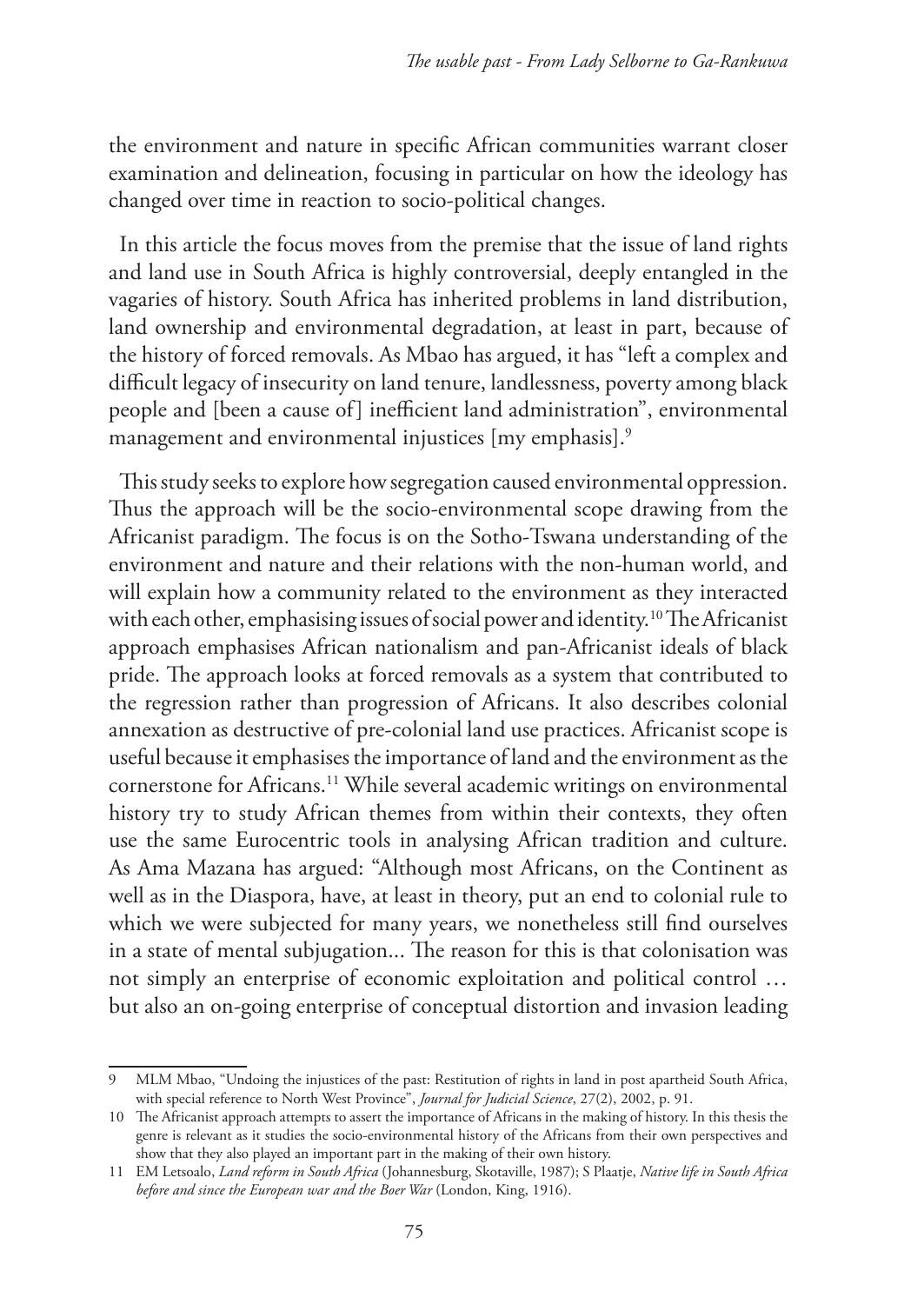to widespread confusion, and ultimately, "mental incarceration".12 Therefore it is important to "decolonise" African environmental history and study it from the perspectives of the cultures and traditions of various African peoples.

This sense of (African) agency is addressed in the two other historiographic paradigms that inform this article. Social history has long insisted on the agency of ordinary people to influence parts of their lives, although they had to accept their broader contextual circumstances. The interviews and discussions of Sotho-Tswana views on environmental change and modification, seek to address the paucity of African accounts about the land and its resources. Oral testimony proves to be a useful tool in the pursuit of environmental histories. An effective model is provided by essays in Bonyhady and Griffiths' *Words for Country: Landscape and Language in Australia* that have used oral history to comprehend popular relationships with places. In interpreting narratives that "take root" in specific environmental locales they demonstrate that identity is entangled with a sense of belonging, a vernacular politics in the process of constructing human identities. For example, several chapters in Beinart and McGregor's *Social History and African Environments* reveal the importance of place-situated designations ("river people", or "mountain people") in forging distinctive ethnic identities, especially within nation states from which they feel marginalised. This is not restricted to Africa: for example, Schama's *Landscape and Memory*, showed how landscape traditions were "the primary bedrock" of European and American nationalisms, with woodland, waterways, and mountains as agents in the configuration of Western identities (which were often shaped in opposition to severe environmental conditions).<sup>13</sup>

The history of forced removals has been studied from different genres (Afrikaner nationalistic, Africanist, Liberal and Revisionist perspectives) and has been highly politicised and other aspects such as the socio-environmental scope have been neglected or only briefly mentioned. The article by MC Kgari-Masondo detected a lacuna, which is important to expose, which is the socio-environmental aspect of land dispossession.<sup>14</sup> It gave vital explanations of the existence of environmental history of the Sotho-Tswana and affirmed the proposal about re-languaging "environment" to unlock the environmental

<sup>12</sup> A Mazama , *The Afrocentric paradigm,* Africa (Trenton, World Press, 2003), pp. 3-4.

<sup>13</sup> Schama demonstrates, for example, how German nationalism was indissoluble from its "wild" forest areas, from the sixteenth-century landscape paintings by Altdorfer to the mythology of the Nazis. S Schama, *Landscape and memory* (New York, Alfred A Knopf, 1995).

<sup>14</sup> MC Kgari-Masondo, "'A home makes one Motho' – the idea of 'humanness', 'home' and history in Lady Selborne's forced removals, circa 1905 to 1977", *Historia,* 53, 2 November 2008, pp. 70-97.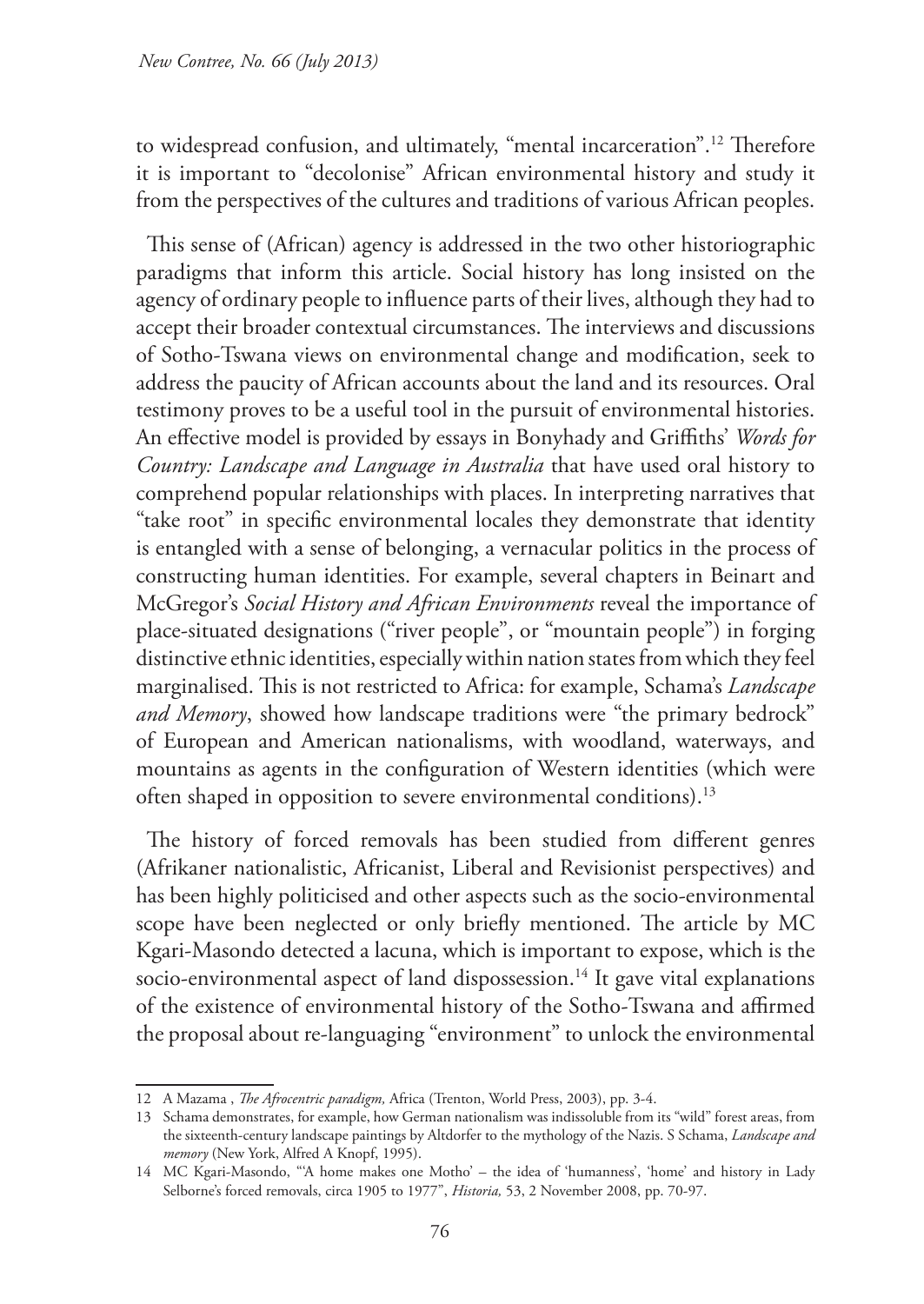history of Africans. Sotho-Tswana conservation ideals which are termed *go boloka tlhago* held that nature has to be preserved for future generations through rituals and the ethic of *hlompo* (respect) of physical sites (graves, shrines) and mental constructs (laws, values, ethics and totems). Due to land alienation through the process of forced removals, the new residents of Ga-Rankuwa experienced problems in their relationship with their environment. This is highlighted by Khan, who states that:<sup>15</sup>

The question of land is a crucial factor and its bitter, divisive legacy has to be considered when examining South Africa's environmental history, particularly since it is within the context of the land that most blacks take stance on environmental issues.

## **A brief political and environmental history from Lady Selborne to Ga-Rankuwa**

Lady Selborne was situated where the suburb now called Suiderberg is located, against the south slope of the Magaliesberg some sixteen kilometres northwest of Pretoria's city centre. Lady Selborne was established in 1905 as a township where black Africans could own land.16 Land was available to different racial groups in the township, including black Africans seeking work and accommodation. The area was surrounded by some white settlements such as Daspoort, Hercules and Innesdale,<sup>17</sup> and was established through a "coloured" syndicate that purchased a portion of a farm (Zandfontein) through their agents, T Le Fleur and CM de Vries. Ownership of the farm was transferred to De Vries on the 26 September 1906, with 440 plots available for purchase to the public.18 The Minister of Native Affairs approved Lady Selborne as a place for the residence of black Africans in 1936. Inter-racial land-ownership occurred because the sellers did not discriminate between buyers and this resulted in *de facto* integration. The target market, small plots and low prices prompted the Transvaal Surveyor-General to refer to Lady

<sup>15</sup> F Khan, "Contemporary South African environmental response: An historical and socio-political evaluations with particular reference to blacks" (MA, UCT, 1990), p. 15.

<sup>16</sup> National Archives Repository, Pretoria (NAR), Transvaal Education Department (TES), 4134: Report of the Departmental Committee, "Statement embodying particulars and survey of the affairs of Lady Selborne", 1949, p. 61.

<sup>17</sup> NAR, TES, 4134: Report of the Departmental Committee, "Statement embodying particulars and survey of the affairs of Lady Selborne", 1949, p. 61.

<sup>18</sup> See J Carruthers, "Urban land claims in South Africa... ", *Kleio,* XXX11, 2000, p. 26.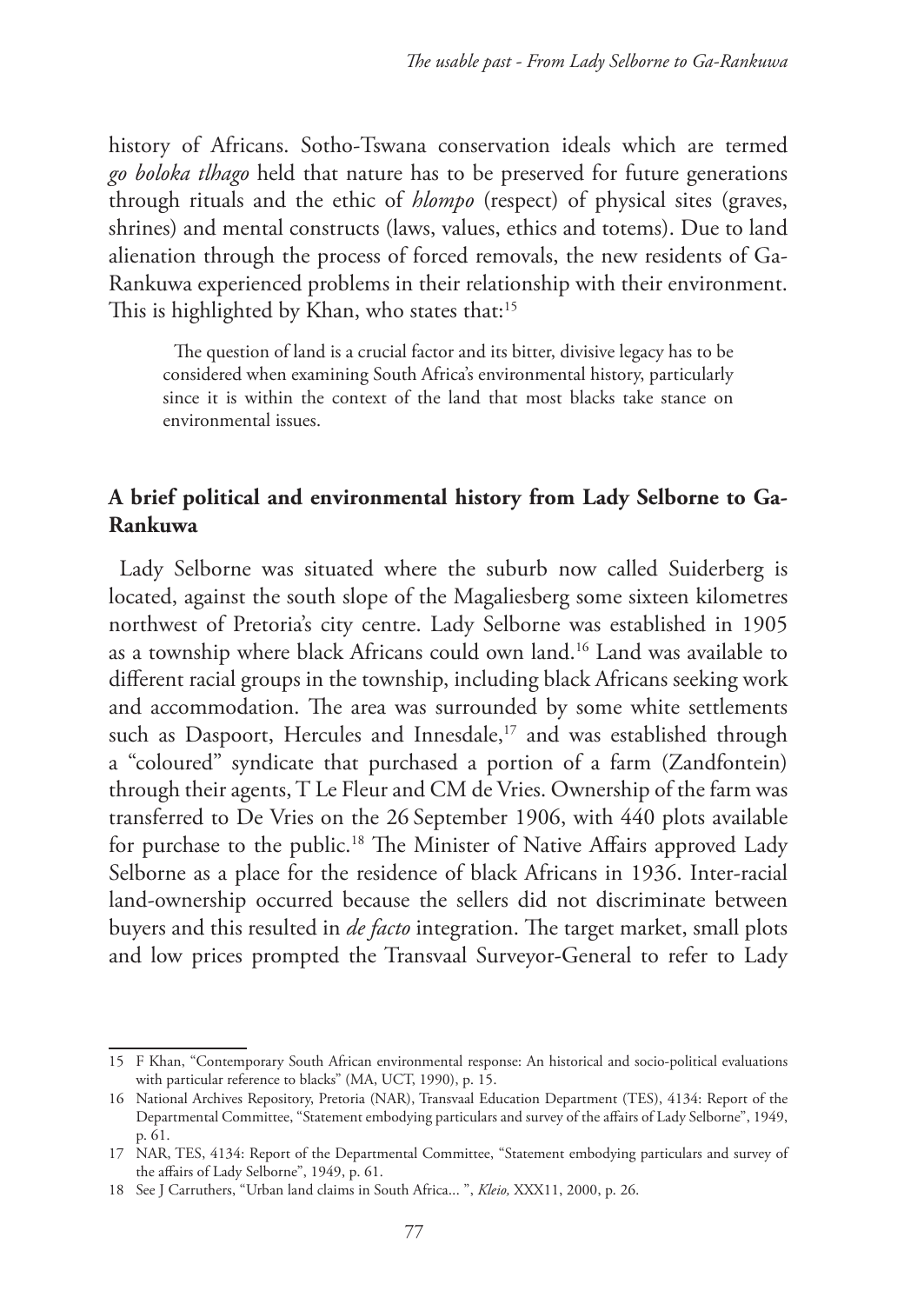Selborne as "practically a location".19 It was named after Lady Beatrix Maud Cecil Selborne, whose husband was High Commissioner of South Africa and Governor of the Transvaal and Orange River colonies until Union in 1910.<sup>20</sup>

## *The Policy of forced removals in Lady Selborne 1948-1961*

Through the Policy of Forced removals in 1948, the National Party government implemented rigorous evictions of the community of Lady Selborne. A letter dated 12 November 1949 from the Provincial Secretary to the Secretary for Finance clearly illustrates this desire to destroy Lady Selborne with an eye to "controlling the area".<sup>21</sup> Lady Selborne as a township grew and was later that year incorporated into the City of Pretoria with 1952 registered properties.<sup>22</sup> Carruthers has pointed out that "from the outset, the residents of Lady Selborne were politically sophisticated and resisted the everenveloping tentacles of state control over their daily lives".<sup>23</sup> The residents continued to complain about high rates and underdevelopment which were ignored by the Hercules' Town Council. Property prices were inflated: about £500 per stand in order to prevent more blacks from buying plots in the area, whilst the neighbouring white areas' plots were lower at around £90 to £250.24 The National Party government promised to destroy Lady Selborne, portraying the township as an overpopulated health hazard, and delegated the task to the Pretoria City Council, which had already made such a proposal<sup>25</sup>. Its argument was essentially that the area was a "Black Spot", unwanted and close to whites.26

By 1956 the Pretoria City Council finally decided to destroy Lady Selborne but needed a firm Act to support this aim.<sup>27</sup> Its frustrations stemmed from the fact that no rezoning of Pretoria could be implemented without Lady

<sup>19</sup> Transvaal Archives Repository, Pretoria, (TA), Governor of the Transvaal Colony (GOV), 828/PS17/65/05, 21 November 1905.

<sup>20</sup> TA, Pretoria, GOV, 828/PS17/65/05, 22 November 1905.

<sup>21</sup> NAR, TES, 3900 F19/269: Letter, Provincial Secretary / Secretary for Finance, 12 November 1949.

<sup>22</sup> TK Sonjica, ''Group Areas Act, Ethnic Cleansing'', 2002 (available at: land.pwv.gov.za/journal/fourland.html, as accessed on 18 March 2005).

<sup>23</sup> J Carruthers, "Urban land claims in South Africa... ", *Kleio,* XXX11, 2000, 2.

<sup>24</sup> NAR, TES, 4134: Report of the Departmental Committee, "Statement embodying particulars and survey of the affairs of Lady Selborne", 1949, p. 62.

<sup>25</sup> NAR TES4134, Report of the Departmental Committee, "Statement embodying particulars and survey of the affairs of Lady Selborne", 1949, p. 64.

<sup>26</sup> M Horrell, *The Group Areas Act – Its effects on human beings* (Johannesburg, South African Institute of Race Relations, 1956), p. 48.

<sup>27</sup> M Horrell, *The Group Areas Act...*, p. 48.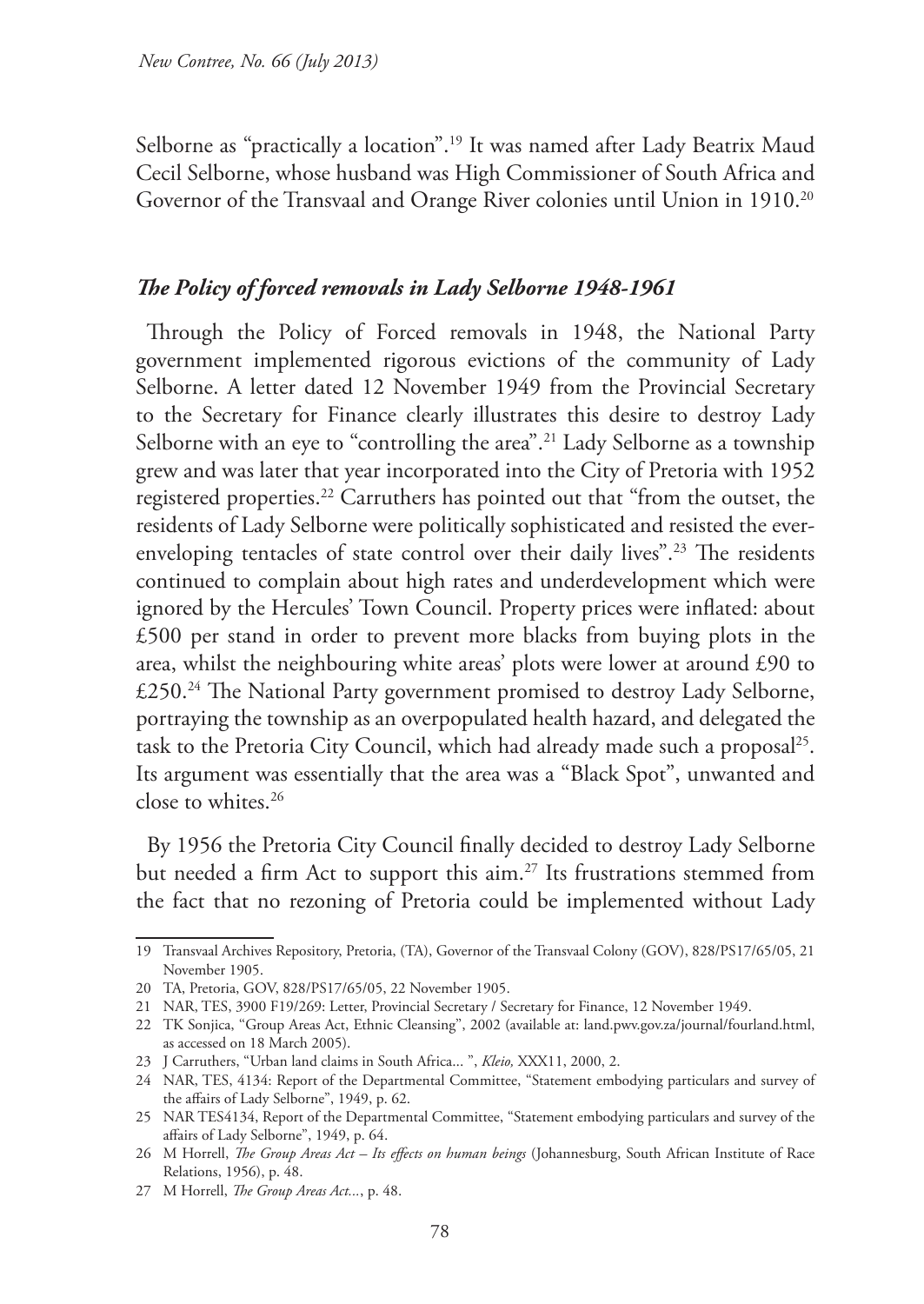Selborne as a "Black Spot" within white settlements. This hurdle was overcome in 1956 through the passing of the Group Areas Amendment Act, which gave power to the Group Areas Board to deal with areas approved for the residence of blacks. The coup de grace was delivered by Proclamation no. 104 of 20 October 1961, which declared Lady Selborne a white area.<sup>28</sup> Removals of residents by the police started in November 1961.

## *Environmental history and forced removals from Lady Selborne to Ga-Rankuwa*

From research undertaken in Ga-Rankuwa the residents of Lady Selborne were attached to each other and their environment.<sup>29</sup> They took pride in their area as it gave them identity and was a locus of their history. The local sense of identity was able to cut across religious, cultural, racial and class divides. The community lived together with different races and could assist each other despite such differences. According to an interviewee R Kgari, business owners were able to assist all races equally, if they had no money, which was a sign of close community relationships.

The State alienated the community of Lady Selborne from their environment by reducing access to land and water,<sup>30</sup> and used "scientific" conservation policies to limit both by introducing high bond rates as a measure of stopping blacks from buying property in the township. This alienation did not cause them to disengage with the land in terms of subsistence farming, and they remained committed to cultivation because most forms of entrepreneurship such as owning businesses were denied them through poverty and expensive rent and bonds. Residents tried to retain environmental control by actively involving themselves in the administration of their area through the Health and Village Committees that were not very successful because all the powers rested on the Hercules Town Council. People were becoming more politically aware and active through committees and political organizations such as the Black Sash the African National Congress, the Communist Party and the Pan African Congress, which motivated the community to resist its displacement.

<sup>28</sup> *South African Government Gazette*, 92(2) (Pretoria, Authority, 6 October 1961), p. 3.

<sup>29</sup> MC Kgari-Masondo (Personal Collection), interviews, R Kgari (Domestic worker, Isando, Johannesburg), 25 June 2004, W Kgari (Assistant Secretary, Bonus Card/Uni-bank, Pretoria City Centre), 27 June 2004, T Tshweni (Domestic worker, Isando, Johannesburg), 28 June 2004, Sekhu (Housewife), 28 June 2004 and M Manamela (Housewife), 30 June 2004.

<sup>30</sup> J Carruthers, "Urban land claims in South Africa... ", *Kleio,* XXX11, 2000, pp. 28-29.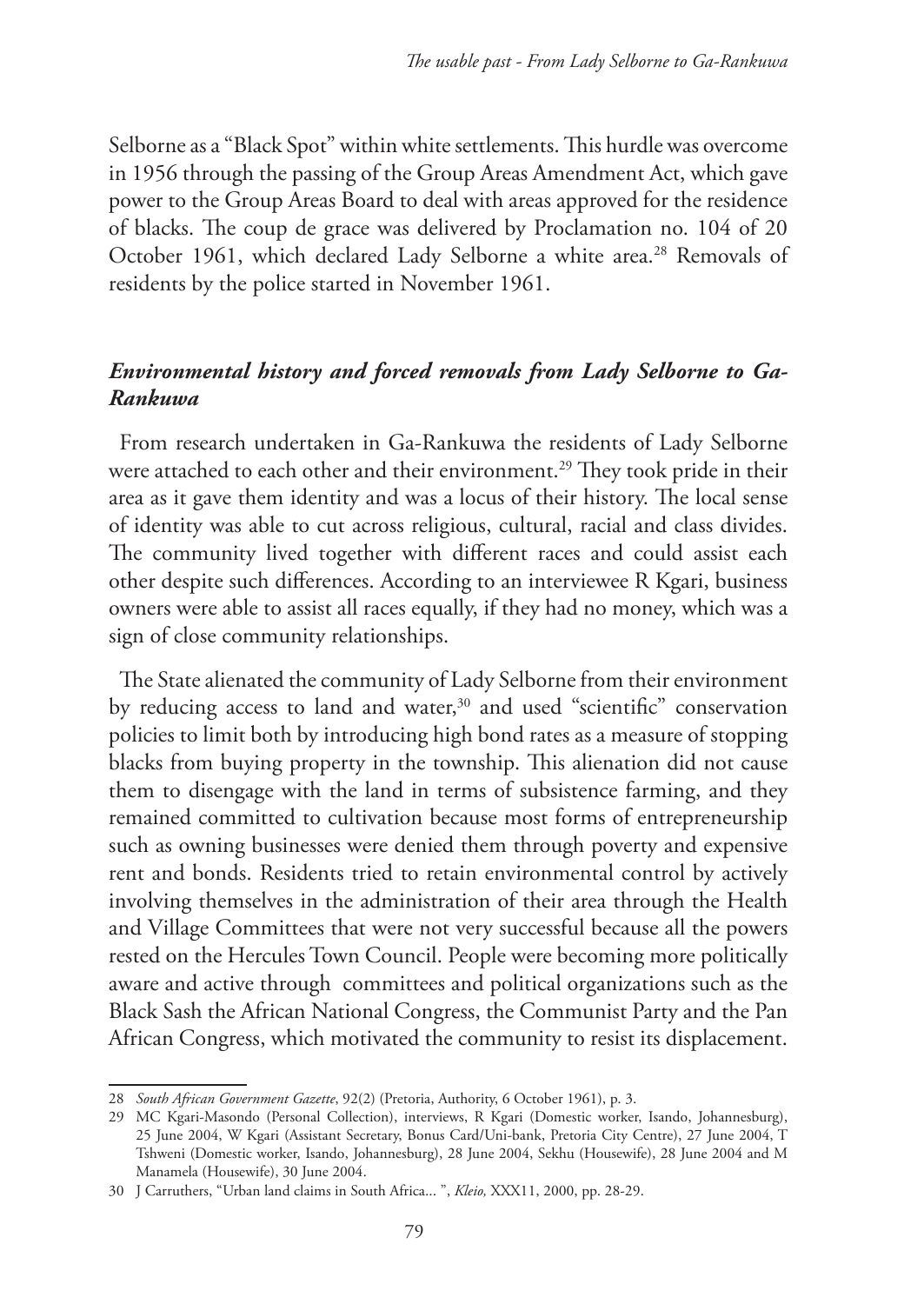Success in this struggle in the 1940s motivated the residents to fight against the forced removals of the 1960s, albeit with little success. Forced removals destroyed the community spirit and environmental attachment that the residents had enjoyed since 1905. Displacement from Lady Selborne meant a withdrawal from history for many residents because their land had given them a sense of their own history since 1905. They were now compelled to construct a new history where they would always have a nostalgic attachment to Lady Selborne.

Ga-Rankuwa was one of the resettlement areas identified to accommodate some of the former residents of Lady Selborne. The area was established in 1961 with the purpose of accommodating African communities who were displaced through the Group Areas Act from Lady Selborne, Bantule, Newclare, Marabastad, Rama, Eastwood and other neighbouring farms. The area was named after the Bakgatla headman, Rankuwa Boikhutso. 'Rankuwa' means "we are accepted". Subsequently the word "Ga" was inserted by the community to imply "we are not accepted" because they complained about the soil that was red and infertile and the under resourced conditions of the area. The area was proclaimed a township by Proclamation 448 of 1965 and allowed to accommodate Africans from diverse ethnic groups including the amaNguni, Vendas and Shangaans.<sup>31</sup>

Those moved from Lady Selborne had no sense of historical continuity in Ga-Rankuwa and a feeling of historical rupture emerged from the forced nature of the removal. The Sotho-Tswana viewed a person as a constant workin-progress, not a state of being but a state of becoming. This means that the Sotho-Tswana definition of a person was disrupted and arrested through loss of land. Those resettled became apathetic towards the environment, were reduced to dependency, in a state of feeling "less human" called *sefifi* (bad luck). Forced to focus on survival strategies, many residents of Ga-Rankuwa saw environmental issues as inconsequential. They romanticized the past life in Lady Selborne but did not implement its lessons. This can be termed resettlement memory reversal because the resettled tend to restart their historical journey using their memories, often causing misery and rejection of the present. Zwingman argues that:<sup>32</sup>

<sup>31</sup> NAR, Department of Bantu Administration and Development (BAO), 7818T60/2/1547/1: Memorandum, the Tswana Vigilance Committee, Commissioner General Tswana Territorial Authority, no date. The memo mentions that there were also amaZulu and amaTsonga in Ga-Rankuwa.

<sup>32</sup> M Nash, *Black uprooting from white* (Braamfontein, South African Council of Churches, 1980), p. 78.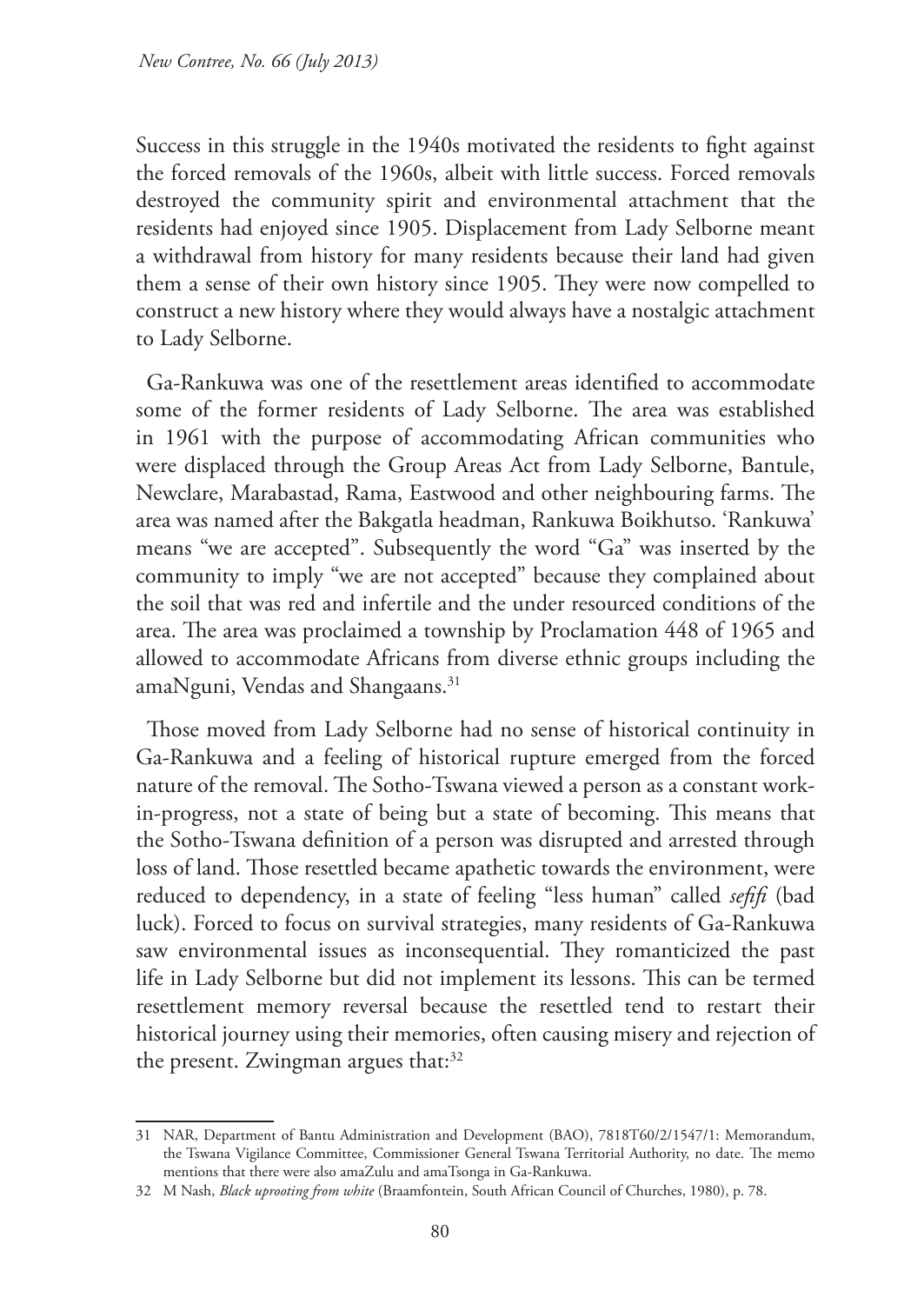When life is threatened the reaction is physical but where total loss of love is involved the reaction is mental. People suffering from 'uprootal' and reacting negatively are in a 'borderline state' and their behaviour cannot be measured and judged by the norms of ordered intact society.

Many former residents of Lady Selborne changed their relationship with their environment in the resettlement area as a means of protesting against their loss of "home". The cycle of poverty in Ga-Rankuwa meant that, even though many former tenants may have felt "humanised" by their new position as land owners, few could manage to pay to develop their new property. Underdeveloped infrastructure and lack of recreational facilities such as cinemas and sports facilities in Ga-Rankuwa heightened nostalgia for Lady Selborne. Some felt that the new community had potential but most deemed that the community spirit that prevailed in Lady Selborne was non-existent in Ga-Rankuwa. This represented a key failure of resettlement as the Sotho-Tswana saw community as a vital means of defining the self. This exposed for some of the interviewees, that the new area would always be the 'other place' and not "home".33 The concept of a "home"34 was dynamic from immovable to movable "home" hence some residents started engaging with the environment through food production, which illustrates that "hard times, however do not dictate that history be about decline, degradation, or victimisation".35 Land restitution is also an illustration of this. When asked about whether the former landlords want to be reinstated to Lady Selborne, they answered unanimously in the negative. The narrative of land restitution and movable home also highlights the resilience of community ideas and practices towards the land, which were increasingly challenged by the agenda of outsiders such as those who had businesses but did not stay in Ga-Rankuwa.

The move from Lady Selborne to Ga-Rankuwa caused massive shifts in people's perceptions of themselves, others and the environment. Removals represented more than social injustice, it meant environmental injustice. It has been argued by MC Kgari-Masondo that the community of Lady Selborne cared for the environment and interacted with it (and each other) relatively harmoniously.<sup>36</sup> Although there were problems such as the absence of running water and a proper sewage system, the residents were largely content and did

<sup>33</sup> MC Kgari-Masondo (Personal Collection), interview, T Tshweni, 28 June 2004, Andrew (Secretary, Pretoria Municipality), 28 June 2004 and M Manamela, 30 June 2004.

<sup>34</sup> See MC Kgari-Masondo, "A home makes one Motho" …, *Historia,* 53, 2 November 2008, pp. 70-97.

<sup>35</sup> N Jacobs, *Environment, power, and injustice: A South African history*, p. 208.

<sup>36</sup> MC Kgari-Masondo, "A home makes one Motho"…, *Historia* 53, 2 November 2008, pp. 70-97.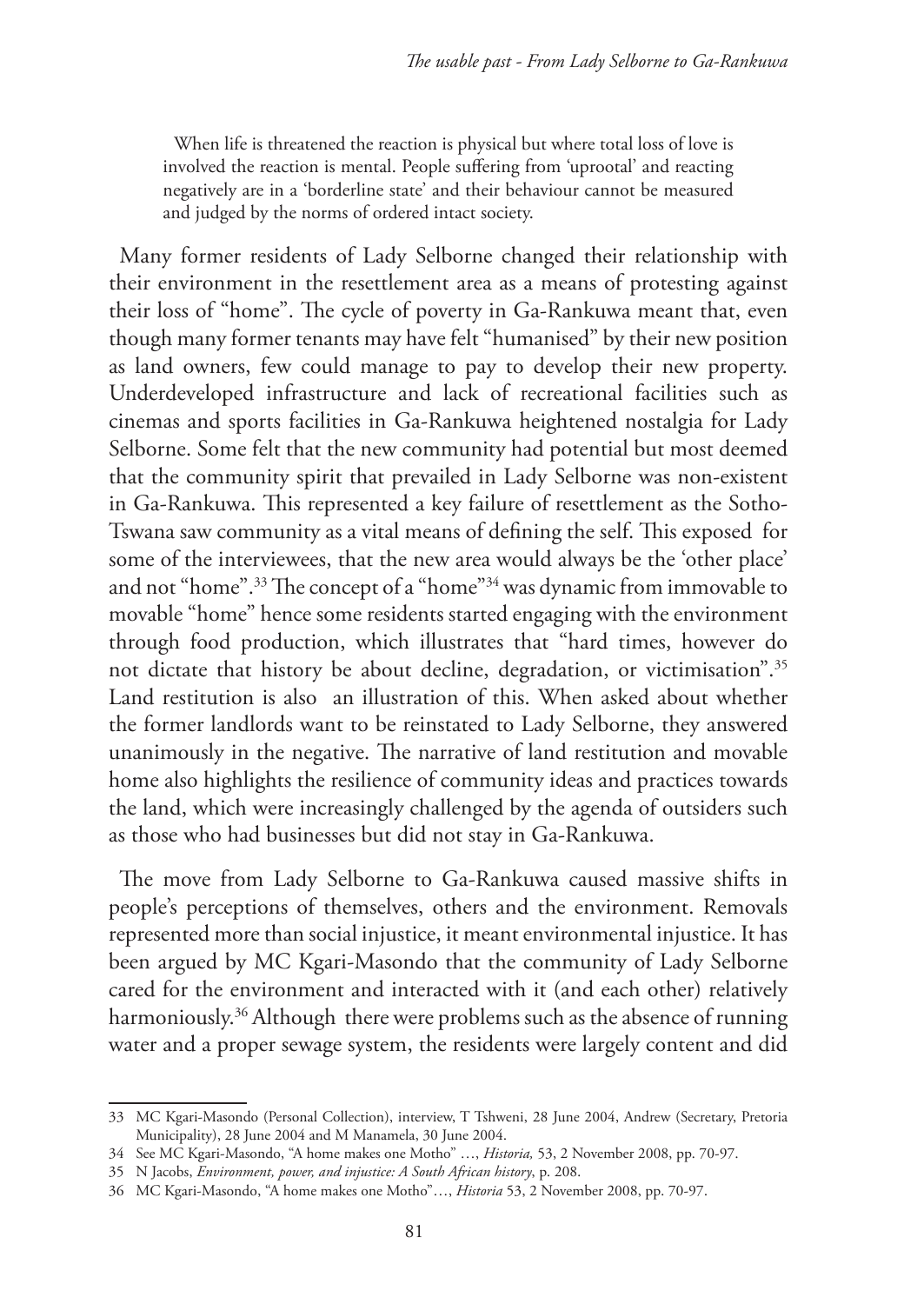not initially pay high rates.37

High rates in Lady Selborne were later instituted after the installation of taps. For many interviewees, such as former landlady Mrs Sekhu, the introduction of rates for water actually interfered with traditional subsistence patterns because they controlled the amount of water to be used as compared to the wells where they could utilise water the way they wanted.<sup>38</sup> There were also environmental power issues that undermined unity in the township. Many former tenant interviewees displayed dissatisfaction towards this class-stratification.39 The interviewees did not consciously experience land ownership in terms of class distinction in Lady Selborne, but critical analysis reveals such divisions, albeit subtle. Powerful landlords arrogated the most advantageous environmental resources to themselves and could engage in cultivation while denying their tenants access to food production.<sup>40</sup> According to Jacobs, the issue of power is a significant consideration in environmental history "and in order to understand the historical dynamic between people and the biophysical environment, it is necessary to identify influence, authority, and material advantages in society".<sup>41</sup> However, while capitalist production certainly existed, there is evidence to suggest that people in Lady Selborne collaborated with each other and shared food such as vegetables and fruit with those who needed assistance.<sup>42</sup>

Much of this changed in Ga-Rankuwa, as landownership became a benchmark for class and the construction of identity. As Cohnert, *et al*, have argued, "apartheid era spatial configurations continue to shape group identities".<sup>43</sup> Yet, the former tenants of Lady Selborne had been relegated to the lower strata of the community in Lady Selborne and actually saw their humanness being affirmed by resettlement in Ga-Rankuwa, even though they leased their plots. In contrast, former landlords persisted in using their previous status as the upper class to pursue their struggle to return to Lady Selborne. They also manipulated their new-found status of "have not" as a symbol of solidarity with their former tenants in order to fight displacement.

<sup>37</sup> MC Kgari-Masondo (Personal Collection), interview, R Kgari, 25 June 2004.

<sup>38</sup> MC Kgari-Masondo (Personal Collection), interview, Sekhu, 28 June 2004.

<sup>39</sup> MC Kgari-Masondo (Personal Collection), interview, I Mvula (Domestic worker, Johannesburg), 24 June 2004, E Mohlahledi (Housewife), 29 June 2004, P Matlaila, (Security guard, Bartley's Bank, Pretoria), 29 June 2004, M Matlaila (Domestic worker, Pretoria), 29 June 2004 and M Madumo (Housewife), 30 June 2004.

<sup>40</sup> MC Kgari-Masondo (Personal Collection), interview, M Madumo, 30 June 2004.

<sup>41</sup> N Jacobs, *Environment, power, and injustice…,* p. 211.

<sup>42</sup> MC Kgari-Masondo (Personal Collection), interview, R Kgari, 25 June 2004.

<sup>43</sup> S Horstmeier & S Cornelissen, "The social and political construction of identities in the New South Africa: An analysis of Western Cape province", *Journal of Modern African Studies*, 40(1), 2002, p. 57.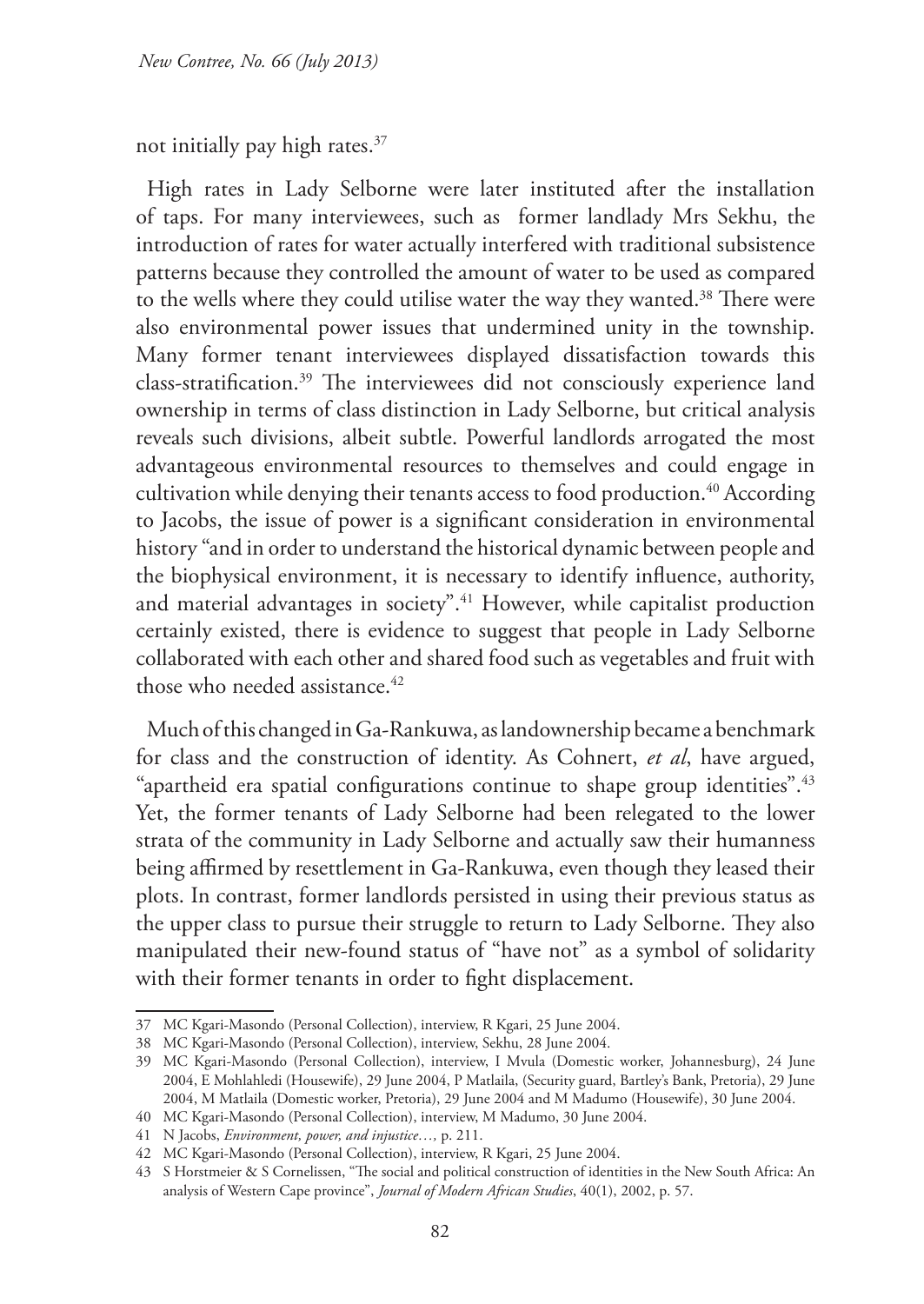However, this was unsuccessful and there was no active fight against resettlement in Ga-Rankuwa because there was little common ground between tenants and landlords as the former were initially happy in the relocation area while the latter were enraged by the absence of free plots. Those who managed to buy plots constituted the upper class, which carried with them the status of *batho* (humans).44 More so, the relocation area came with its environmental injustice and historical rapture.

#### **Ramifications of forced removals from Lady Selborne to Ga-Rankuwa**<sup>45</sup>

The roots of our present system of exploitation and oppression have had to be sought and exposed through re-examination of the past.

This quote reflects the idea that the environmental problems that plague Ga-Rankuwa can be traced back to its history. Harris states "to be open to the past is, simply, to be open to the roots of what we are, the past is the contrast and perspective for present".46 Implicit to Harris's hypothesis is the idea that environmental problems – particularly those of land scarcity, land degradation and dispossession – have to be researched from the perspective of the past. In this article both an historical socio-environmental perspective with an Afrocentric approach have been used, that have briefly facilitated the exploration of the Sotho-Tswana perceptions of the environment. Many scholars who deal with forced removals have explored the ramifications of the process in changing the lives of black people $47$  while some scholars have gone beyond the social sphere and focused on the environmental impact.<sup>48</sup> Such analyses, however, have not included the changing and historicallyconstructed meaning of land within the forcibly removed communities and its relationship with social identity.

<sup>44</sup> MC Kgari-Masondo (Personal Collection), interview, R Kgari, 24 June 2004, T Tshweni, 28 June 2004, Sekhu, 28 June 2004, V Maphalare, (Housewife), 28 June 2004, E Andrew 29, June 2004, E Mohlahledi, 29 June 2004, P Matlaila, 29 June 2004 and M Manamela, 29 June 2004.

<sup>45</sup> B Bozzoli, "History, experience and culture", B Bozzoli (ed.), *Town and countryside in the Transvaal*  (Braamfontein, Ravan Press, 1983), p. 1.

<sup>46</sup> F Khan, "Contemporary South African environmental response: A historical and socio-political evaluations with particular reference to blacks" (MA Thesis, UCT, 1990), p. 13.

<sup>47</sup> See M Nash, *Black uprooting from white* (Braamfontein, South African Council of Churches, 1980); L Platzky & C Walker, *The surplus people: Forced removals in South Africa* (Johannesburg, Ravan Press, 1985) and D Cosmas, *The discarded people: An account of Africa resettlement in South Africa (*London, Penguin African Library, 1971).

<sup>48</sup> N Jacobs, *Environment, power, and injustice…,* pp. 164-172.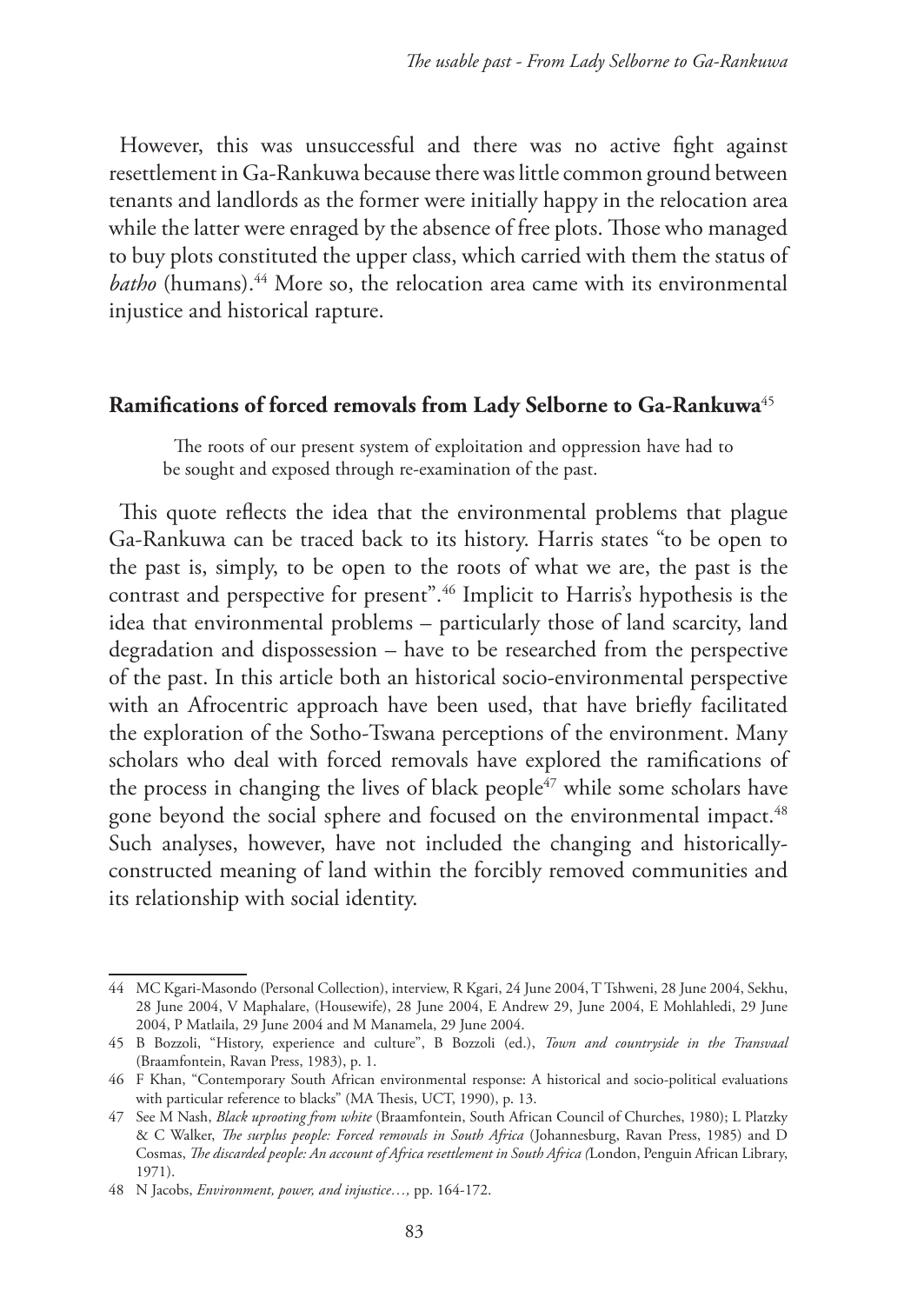## *Impact of forced removals on political and environmental rights*

The residents of Ga-Rankuwa were denied rights to have access to sufficient food and water, infrastructure, employment, quality education, shelter, a healthcare system and a healthy environment. The South African Human Rights Commission on Economic and Social Rights argue that the present situation of poverty is a legacy of Apartheid policies that violated black people's rights to enjoy a better life.<sup>49</sup> Land alienation was used as an instrument in ensuring that the community of Ga-Rankuwa lacked political rights and environmental freedom. In terms of environmental freedom, the relocated were not allowed to achieve their human potential in relation to their environment. The consequences of displacement suffered by the African community of Lady Selborne were far reaching because their land ownership system generally prohibited alienation of the right to own land.<sup>50</sup> Land has been pivotal to the Sotho-Tswana and was regarded as *lefa* (inheritance). Interviews conducted in Ga-Rankuwa reflect this powerfully entrenched notion in which the land and the Sotho-Tswana are inextricably interlinked and in which human identity rests on the notion that without land a Mosotho/Motswana is not a "real person".51 This explains why ideologically "nature" for the Sotho-Tswana is not an object for human exploitation but exists in a dialogue with humans.<sup>52</sup> This implies that the environment was perceived as part of humanity's source of existence and sustenance, and that environmental degradation is criminal. Despite the testimony of interviewees, historical analysis of the period from 1940 to 1960 indicates some level of environmental degradation in Lady Selborne. Overcrowding certainly contributed to the exhaustion of natural resources. For example, resorting to dung as a fuel source indicates some depletion of firewood. This is due to romanticism of the past by interviewees, which ignore the coexistence of capitalism along with traditional ideology. Hence Jacobs proposes that:<sup>53</sup>

<sup>49</sup> South African Human Rights Commission, *Economic & Social Rights SANGOCO's Report on Poverty and Human Rights,* Vol. V (Johannesburg, South African Human Rights Commission, 1999).

<sup>50</sup> MLM Mbao, "Undoing the injustices of the past…", *Journal for Judicial Science*, 27(2), 2002, p. 90.

<sup>51</sup> MC Kgari-Masondo (Personal Collection), Interview, I Mvula, 24 June 2004; R Kgari, 25 June 2004; J Motshetshane (Supervisor Cleaning Staff, George Mokhari Hospital, Ga-Rankuwa), 27 June 2004; W Kgari, 27 June 2004; T Tshweni, 28 June 2004; L Tshweni, (Assistant Mechanic, Nissan, Rosselline, Pretoria), 28 June 2004; Sekhu, 28 June 2004; V Maphalare, 28 June 2004; Maphalare, (Entrepreneur, Ga-Rankuwa), 28 June 2004; E Andrew, 28 June 2004; E Mohlahledi, 29 June 2004; P Matlaila, 29 June 2004; M Matlaila, 29 June 2004; M Madumo, 29 June 2004; M Manamela, 29 June, K, (Entrepreneur, Ga-Rankuwa), 29 June 2004; 1 July 2004.

<sup>52</sup> GM Setiloane, *African theology: An introduction* (Johannesburg, Braamfontein, Skotaville Publishers, 1985) p. 40.

<sup>53</sup> N Jacobs, *Environment, power, and justice…*, p. 217.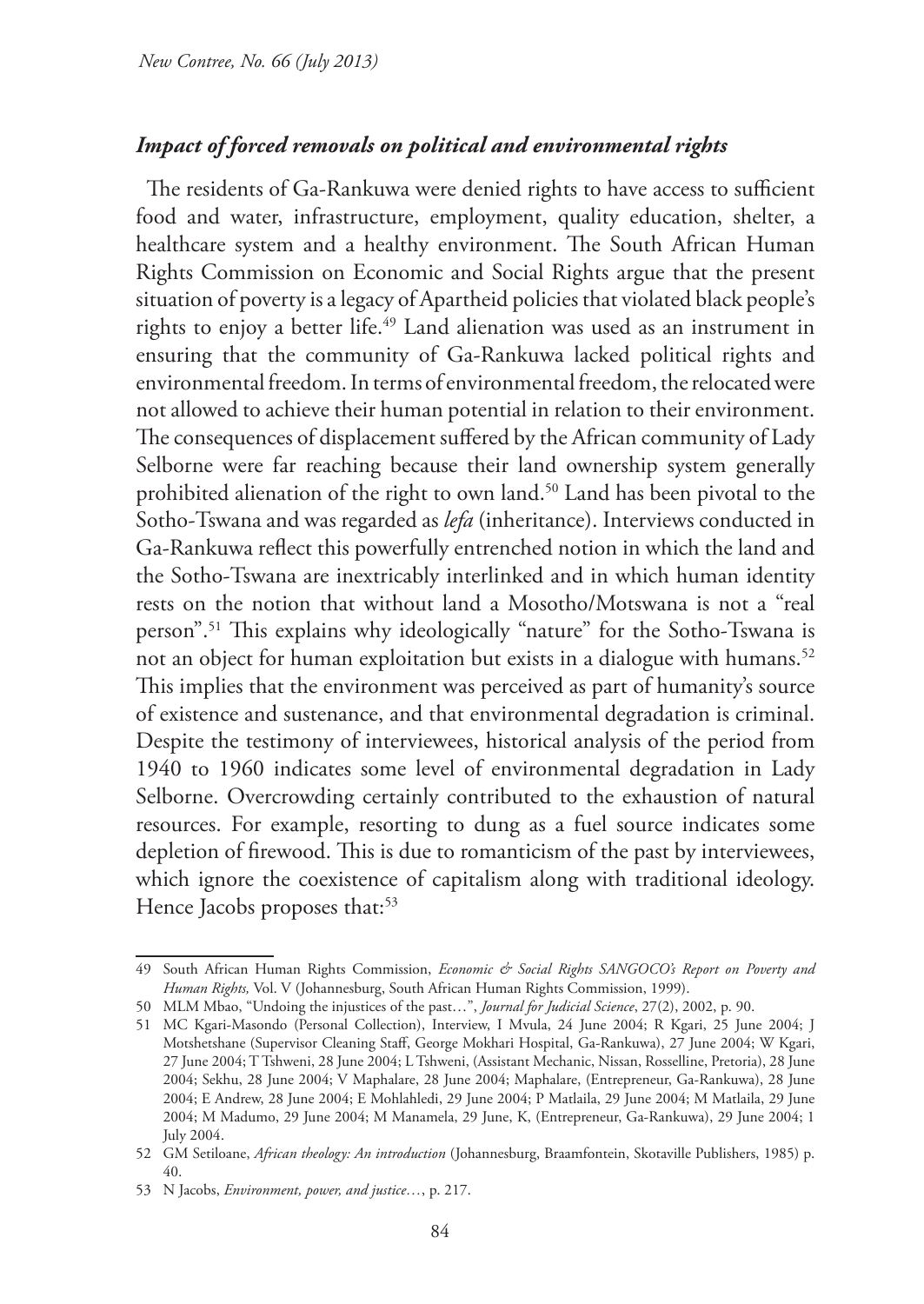Environmental historians must account for the social dynamics that feed it, and they should consider social divisions in relations with the biophysical, but populism requires the same critical examination as given the official received wisdom, and we must maintain a critical distance from its values and proposals.

## *Forced removals and resettlement: The start of a new life*

Lady Selborne's scenic beauty heightened its residents' sense of loss, as if the loss of property, identity, means of sustenance, neighbours, friends, family, soil and continuous history were not enough. The township had greenery, bush, river and fertile soils.<sup>54</sup> The residents were able to engage in food production through planting vegetables and fruit due to the fertility of the soil structure. According to interviewees they "could cultivate virtually anything on their land".55 This implies that on the basis of the Sotho-Tswana custom the environment actively rendered the history of the community of Lady Selborne "alive". Thus John Illiffes' hypothesis that "the natural world offers a context in history not as a discrete historical actor" is dismissible in this context because the environment provided for the community of Lady Selborne in a dynamic way and they in turn preserved and cherished it.<sup>56</sup> Resettlement in Ga-Rankuwa meant the end of Lady Selborne's socio-environmental history for residents and the end of the semblance of environmental justice that the upper strata of landlords had enjoyed in their former township through ownership of private property. They had to start new lives, histories and friendships in Ga-Rankuwa, where environmental resources were poor.

<sup>54</sup> MC Kgari-Masondo (Personal Collection), Interview, I Mvula, 24 June 2004; T Tshweni, 28 June 2004 and M Manamela, 29 June 2004.

<sup>55</sup> MC Kgari-Masondo (Personal Collection), Interview, I Mvula, 24 June 2004; R Kgari, 25 June 2004; J Motshetshane, 27 June 2004; W Kgari, 27 June 2004; T Tshweni, 28 June 2004; L Tshweni, 28 June 2004; Sekhu, 28 June 2004; V Maphalare, 28 June 2004; P Maphalare, 28 June 2004; E Andrew, 28 June 2004; E Mohlahledi, 29 June 2004; P Matlaila, 29 June 2004; M Matlaila, 29 June 2004; M Madumo, 29 June 2004; M Manamela, 29 June, K, 29 June 2004, 1 July 2004. MC Kgari-Masondo (Personal Collection), Interview, I Mvula, 24 June 2004; T Tshweni, 28 June 2004 and M Manamela, 29 June 2004.

<sup>56</sup> JC McCann, *Green land, brown land black land: An environmental history of Africa 1800-1990* (Oxford, Heinemann Portsmouth, 1999), p. 47.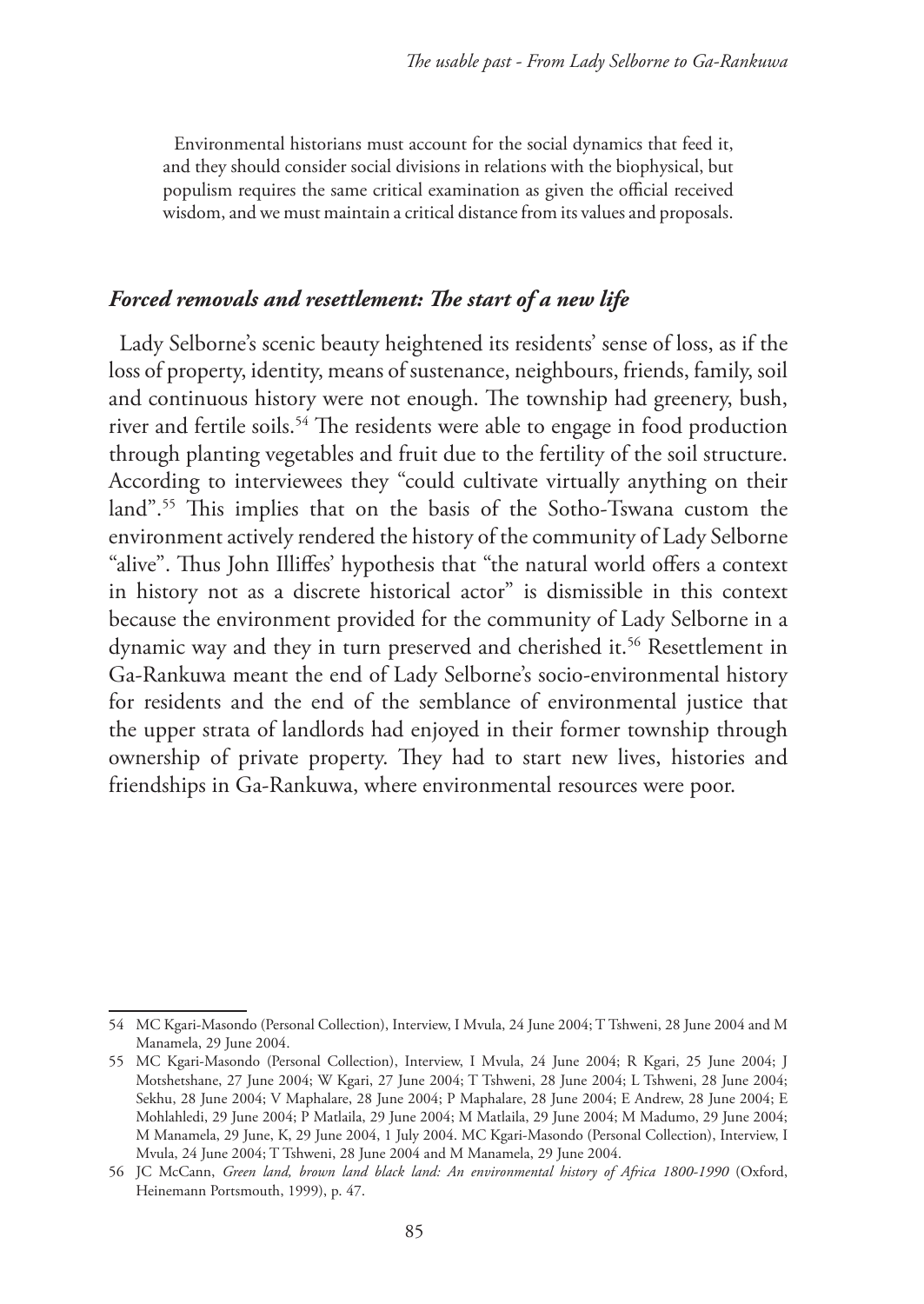## **Environmental justice and history**

In recent years, South Africa's environmental justice movement through Earthlife Africa has gained momentum.<sup>57</sup> Jacobs' theory of environmental justice is instrumental due to her exploration of Tswana theories of environmental justice. She suggested a more equitable distribution of land and water resources, as well as the encouragement of small scale sustainable production in Kuruman in the  $21<sup>st</sup>$  century. This article argues that to contribute to environmental justice the Sotho-Tswana theories of environmental conservation and their cultural matters need to be taken into consideration. As McDonald observes, "At its core, environmental justice is about incorporating environmental issues into the broader intellectual and institutional framework of human rights and democratic accountability".<sup>58</sup> Khan and others have argued that, until recently, environmentalism in South Africa has been tantamount to "a wildlife-centered, preservationist approach", which appealed chiefly to the financially comfortable and largely white minority, while alienating the majority of the country's blacks. In the last decade, however, environmentalists have accepted that appealing to all South Africans demands the redefinition of the environmental agenda to embrace fundamental needs, such as the right to a healthy environment.<sup>59</sup>

It is important to note in defining human rights that it is a complex and subjective concept. That it is difficult to translate into law hence this article's main focus to be on "Human Rights as human needs".<sup>60</sup> Craston defines such rights "as positive rights because they are recognised by positive law, the actual law of actual states".<sup>61</sup> Unfortunately black positive needs for secure settlement, freedom of movement, right to life, freedom of religion, belief and opinion and freedom of security were not regarded as rights by the law in South Africa and in Ga-Rankuwa under the Homeland of Bophuthatswana before 1994, but remained positive needs. The South African Human Rights Commission posits that "the apartheid Human Rights violation is currently manifested in the lack of access to productive land, homelessness and high levels of insecure

<sup>57</sup> See, for example, the Environmental Justice Networking Forum (EJNF), which defines itself as a service to network the South African non-governmental and community-based organizations on matters concerning environmental justice.

<sup>58</sup> D McDonald (ed.), *Geography, the environment, and demography. Environmental justice in South Africa* (Athens, Ohio University Press/Cape Town, University of Cape Town Press, 2002), p. 3.

<sup>59</sup> D McDonald ed., *Geography, the environment, and demography…* p. 28.

<sup>60</sup> M Seleoane, *Socio-economic rights in the South African constitution: Theory and practice* (Pretoria, Human Sciences Research Council, 2001), p. 20.

<sup>61</sup> M Seleoane, *Socio-economic rights in the South African constitution…,* p. 8.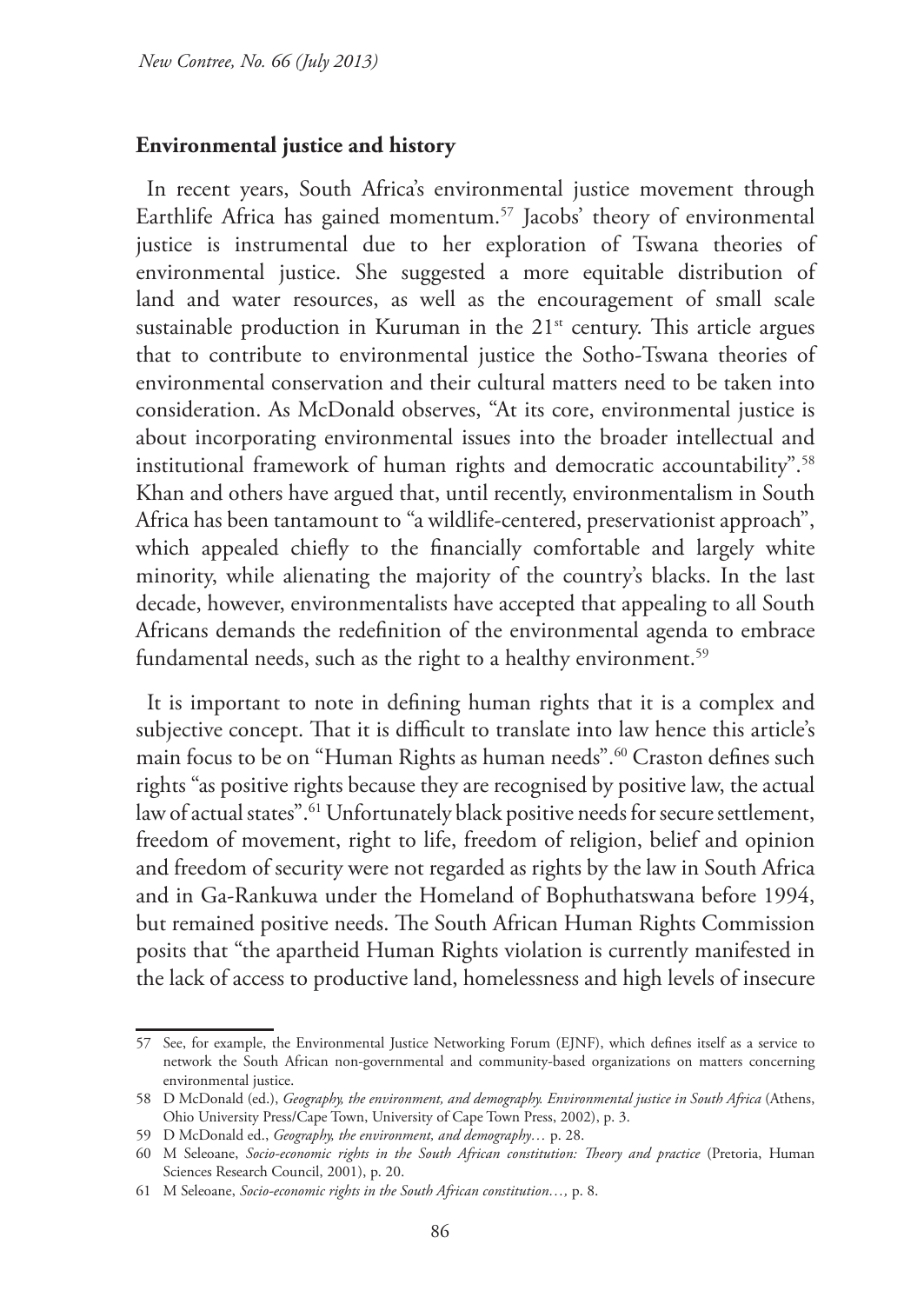tenure".62 Laws like the Land Act of 1913 and 1936, the Native Trust Act and the Group Areas Act of 1950 and 1956 restricted residence and movement of races. Black and white freedoms however were curtailed, disproportionally and unfairly.

It is vital for restoration and resettlement to occur for environmental justice to exist for those who were displaced. Such restoration also involves the recognition of their ethics of land use. According to the Centre for Housing Rights and Evictions (COHRE), forced removals effected without negotiations with the residents on resettlement or removal constitute a violation of human rights.<sup>63</sup> On the same note, using the stipulations of COHRE, this case study of Lady Selborne rarely encountered international standards required by human rights law or even basic notions of human dignity.<sup>64</sup>

According to Glazewski, "environmental justice broadly exhorts that nature's environmental gift, should be distributed equally and certain groups of society should not bear an unequal brunt of negative environmental impacts".<sup>65</sup> The case study of Lady Selborne and Ga-Rankuwa has shown that various black groups were burdened with environmentally poor areas while their white counterparts were able to appropriate Lady Selborne that was environmentally superior. For socio-environmental justice to be realised there must be equilibrium between environmental rights and economic improvement.<sup>66</sup> The former residents of Lady Selborne suffered environmental injustice when the area was appropriated by the State. Levin, Solomon and Weiner assert that "apartheid alienation of the soil and water resources was central" during the pre-1994 period<sup>67</sup> because blacks found that "land was vital, no life was possible without the land, everything was from land".68 This article largely concurs with the conventional understanding of forced removals, captured in Oosthuizen and Molokoe's conceptualisation:<sup>69</sup>

<sup>62</sup> South African Human Rights Commission, *3rd Economic & Social Rights Report 1999/2000,* p*.* 278.

<sup>63</sup> Centre on Housing Rights and Evictions (COHRE), *Forced evictions: Violations of human rights* (Geneva, Switzerland, COHRE, 2003).

<sup>64</sup> COHRE, *Forced evictions…*, p. 13.

<sup>65</sup> Cited in South African Human Rights Commission, *4th Economic & Social Rights Report 2000/2002,* (2003), p. 321.

<sup>66</sup> South African Human Rights Commission, *4th Economic & Social Rights Report…*, p. 323.

<sup>67</sup> R Levin et al., "Forced removals and land claims", R Levin & D Weiner (eds.), *No more tears: Struggles for land in Mpumalanga, South Africa* (Eritrea, Africa World Press, 1997), p. 100.

<sup>68</sup> R Levin et al., "Forced removals…", R Levin & D Weiner (eds.), *No more tears…*, p. 9.

<sup>69</sup> G Oosthuizen & B Molokoe, "The Bakwena ba Mogopa: Victims of forced removals, 1983-1984", *Historia*, 45(1), 2000, p. 345.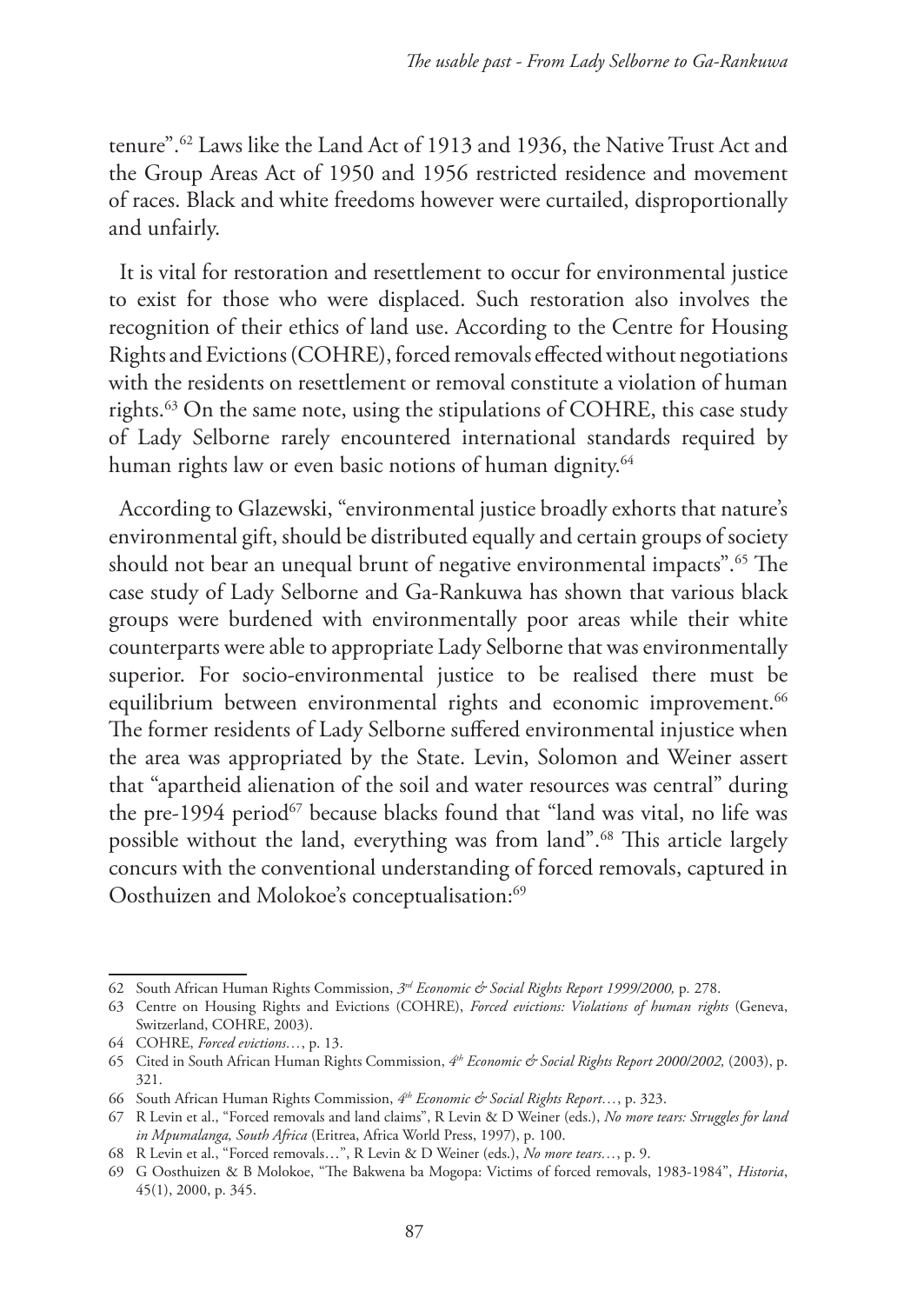Forced removals can be defined as a process of control, division and segregation of people. It is achieved by forcing people to move from one place of residence to another without their opinion and/or approval. In South Africa forced removals were carried out to implement the apartheid policy, which was aimed at segregated development in separated geographical, political and economic terms.

This definition, however, neglects the psychological and environmental changes caused by forced removals. Van Eeden argues "the 'removal' or "transference" of the psyche or mind to think about change, no matter if it is economicor political must be considered in the process of identifying aspects relating to removal".70 She elaborates by stating that the underlying motives of forced removals such as "language, race, class, gender, labour, social destruction, disease, poverty and war" have to be considered when analysing them.71 Thus, the policy of forced removals divided families, tampered with gender roles, exacerbated poverty and interfered with the environment and people's relationship therewith.

Due to the ramifications of land dispossession most of Lady Selborne's former landlords became tenants in Ga-Rankuwa because they did not receive compensation for their former homes. Most interviewees who were tenants in Lady Selborne maintained that they were happy to move to Ga-Rankuwa and felt that their humanness was actually affirmed by the resettlement.<sup>72</sup> Having a roof over their heads, even though they had to pay rent, meant that they were *batho*. Most former landlords, however, felt that "through removals their humanness was destroyed".<sup>73</sup> This indicates that class stratification re-emerged in a different form in Ga-Rankuwa. There was not only a class fissure running through the different experience of forced removals, but also a gendered dimension. The poor soil quality and water shortages were the norm which hit women particularly hard as they were the food producers and improving the soil was difficult due to poverty.<sup>74</sup> Even creative measures such as using food peels to fertilise the soil normally ended in failure.<sup>75</sup> Food production plummeted and poverty skyrocketed, and its inhabitants thus named it Ga-

<sup>70</sup> ES Van Eeden, "Forced removals in its many colours: A comparative study of selected examples worldwide", The South African historical Society Conference, (1997), p. 4.

<sup>71</sup> ES Van Eeden, "Forced removals in its many colours…", pp. 5-7.

<sup>72</sup> MC Kgari-Masondo (Personal Collection), Interview, I Mvula, 24 June 2004; R Kgari, 25 June 2004; E Mohlahledi, 29 June 2004; M Matlaila, 29 June 2004; P Matlaila, 29 June 2004 and M Madumo, 29 June 2004.

<sup>73</sup> Interview, MC Kgari-Masondo (Personal Collection), J Motshetshane, 27 June 2004; T Tshweni, 28 June 2004; L Tshweni, 28 June 2004; P Maphalare, 28 June 2004; E Andrew, 28 June 2004; M Manamela, 29 June 2004.

<sup>74</sup> MC Kgari-Masondo (Personal Collection), Interview, R Kgari, 25 June 2004 and Sekhu, 28 June 2004.

<sup>75</sup> MC Kgari-Masondo (Personal Collection), Interview, R Kgari, 25 June 2004 and V Maphalare, 28 June 2004.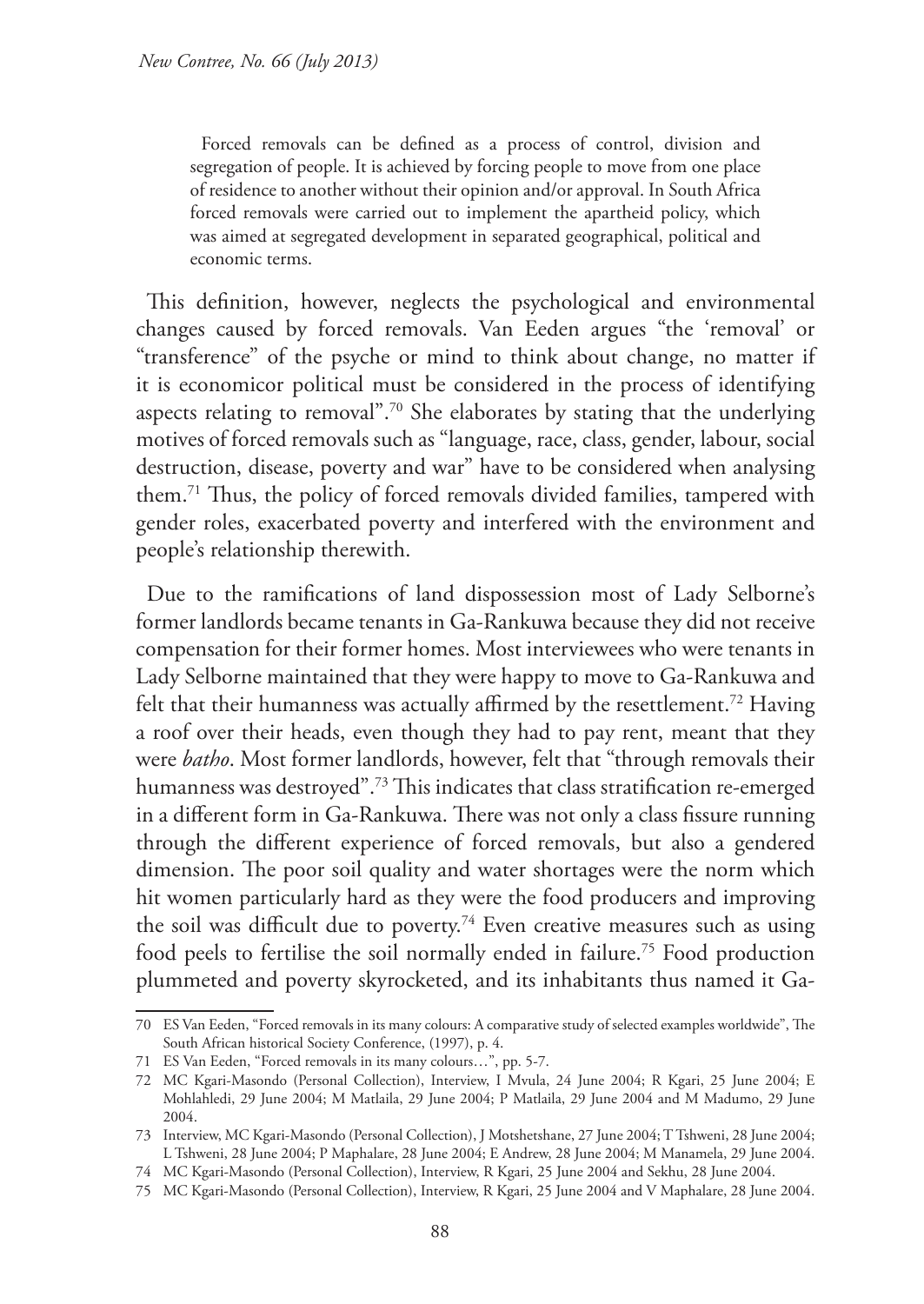Rankuwa in this instance it meant: "we are not welcomed by the soil". Despite this, both former tenants and landlords had some sense of loss of identity due to removals, whether of land, friends, family or material possessions. The worst scenario was the loss of fertile soil and therefore the chance to engage in food production, which combined with the loss of infrastructure.<sup>76</sup>

The interviewees, especially former landlords of Lady Selborne who could not purchase plots in the relocation area, describe the "loss of will to live", which explains the loss of interest in environmental issues.<sup>77</sup> This led to people like Musi saying:<sup>78</sup>

Here's the country's economy in a mess and all that can be done is to collect *maphepha* (papers) to preserve an animal that to me is as useless as the dinosaur.

Socio-environmental injustice is also evident in the fact that black people depended highly on the white-controlled economy, which is an indicator of a collective subordination to another race.79 Some men in Ga-Rankuwa, as in other resettlement areas, were forced to engage in the migrant labour system since poverty was rife, which was the rationale of the National party government under President Verwoerd– and thus many children grew up without a father, which caused many generational schisms.<sup>80</sup> The Churches' Report on Forced removals in South Africa asserts that forced removals had no respect for the delicacy of family structures.<sup>81</sup> Women were burdened with many responsibilities and some families disintegrated. Male dignity was degraded as men were treated as boys by whites in the job market in the cities and mines. Their masculinity in Ga-Rankuwa generally remained intact as males continued to play major roles in their homes and communities as ritual priests. The humiliation they suffered further harmed their self-esteem. Moller argues that such men, regardless of actual marital status, were typically treated as single,<sup>82</sup> hence Shillington calls their wages "bachelor wages" which could not assist families in developing their immediate environment and this was also the case in Ga-Rankuwa.<sup>83</sup>

<sup>76</sup> MC Kgari-Masondo (Personal Collection), Interview, T Tshweni, 28 June 2004.

<sup>77</sup> MC Kgari-Masondo (Personal Collection), Interview, T Tshweni, 28 June 2004 and L Tshweni, 28 June 2004.

<sup>78</sup> O Musi, "Black view point", *Cape Argus,* 14 November 1989, p. 6.

<sup>79</sup> N Jacobs, *Environment, power, and injustice…,* p. 220.

<sup>80</sup> K Shillington, *History of Southern Africa* (London, Longman, 1990), p. 161.

<sup>81</sup> *Relocations: The churches' report on forced removals in South Africa* (Randburg, South African Council of Churches and the South African Catholic Bishops Conference, 1984), p. 31.

<sup>82</sup> V Moller, "Change in South African labour", H Giliomee & L Schemmer (ed.), *Up against the fences: Poverty, passes and privilege in South Africa* (Cape Town, David Philip, 1985), p. 28.

<sup>83</sup> K Shillington, *History of Southern Africa…*, p. 161.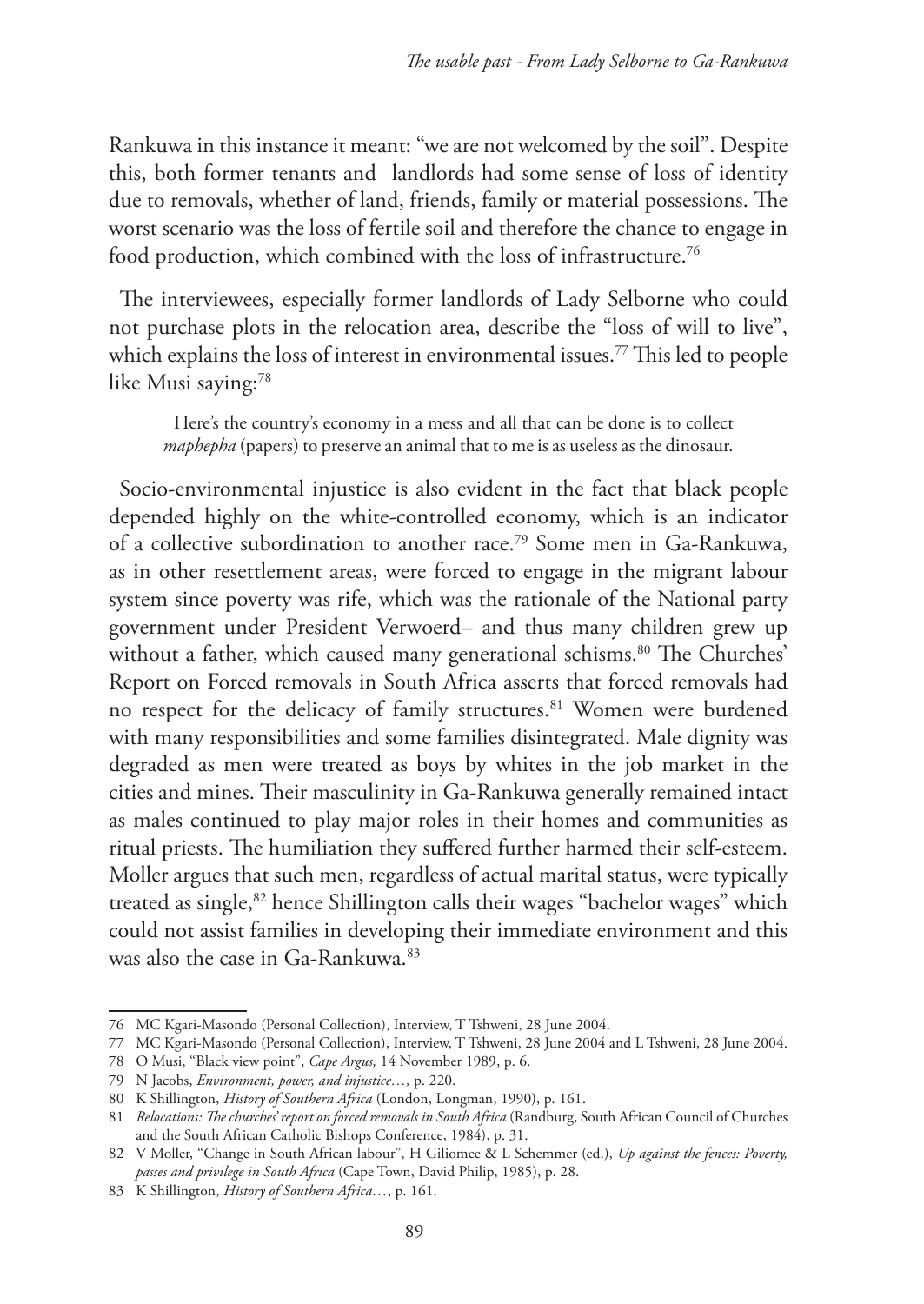Land loss and its concomitant effect on self-esteem led the Sotho-Tswana of Ga-Rankuwa to become apathetic towards environmental issues.<sup>84</sup> The community's greater political and socio-economic challenges they faced also contributed to their negative engagement with their new environment. Evidence of environmental degradation is written in the landscape of the area: litter, dongas, soil erosion and little greenery.85 It reveals that "Man's power over Nature turns out to be a power exercised by some men over other men with Nature as its instrument".86 It shows that, though Ga-Rankuwa was termed an independent area under Bophuthatswana in 1977, the National Party government had already ruined the residents psychologically by displacing them to an infertile area and by failing to develop it after 1961. From the research undertaken Mangope did little to assist in developing the soils in the area of Ga-Rankuwa since it was a location. An interviewee T Tshweni argued that there were restrictions placed on the utilisation of water which further hampered the improvement of the soil.

Many black people adhere to Musi's environmental beliefs but that does not mean they oppose environmental conservation. While pre-colonial blacks "lived in close contact with the environment and regarded themselves as part of the environment, not separate from it", the National Party government prioritised traditional conservation over black needs.<sup>87</sup> This study suggests that black poverty could be seen to have led to a black withdrawal from environmental issues in the face of pragmatic need. Hoffman and Ashwell support this when they argue that black environmental antagonism stems from the "insensitivity to the prevailing socio-economic conditions and cultural practices by the apartheid government".<sup>88</sup> For environmental justice to be realised policy makers should not ignore the ''usable past'' from the previously disadvantaged cultures.

<sup>84</sup> F Khan, "Contemporary South African environmental response: An historical and socio-political evaluations with particular reference to blacks" (MA, UCT, 1990), p. 1.

<sup>85</sup> Observed during fieldwork in Ga-Rankuwa, 2004.

<sup>86</sup> CS Lewis, *The abolition of ban: Reflections on education with special reference to the teaching of English in the upper forms of schools* (London, Geoffrey Bles, 1946), p. 40.

<sup>87</sup> Ngubane cited in F Khan, "Contemporary South African environmental response: An historical and sociopolitical evaluations with particular reference to blacks" (MA, UCT, 1990), p. 15.

<sup>88</sup> T Hoffman & A Ashwell, *Nature divided: Land degradation in South Africa* (Cape Town, University of Cape Town Press, 2001), p. 32.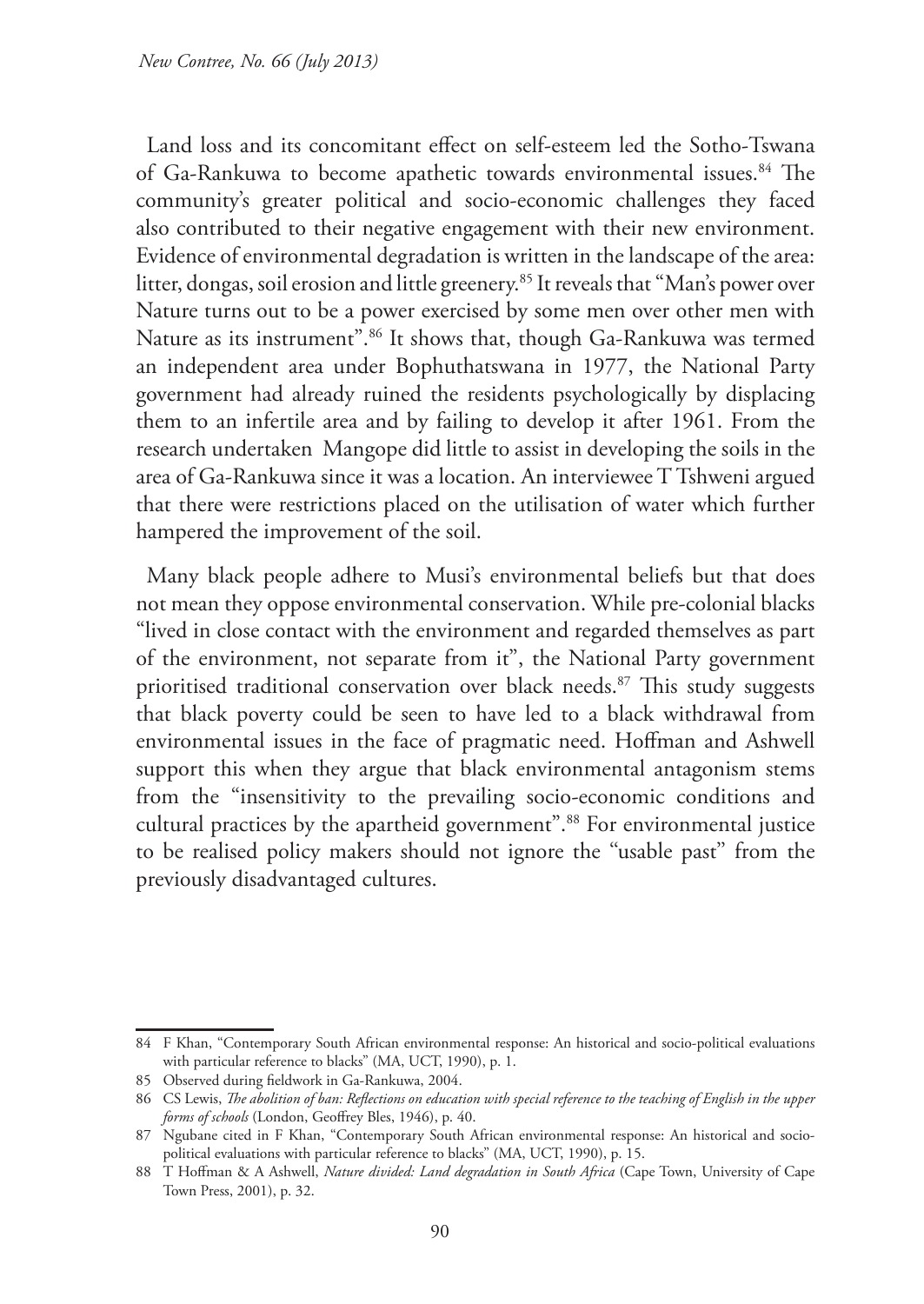#### **A usable past? Steps towards environmental activism in Ga-Rankuwa**

Can an understanding of history be deployed to encourage environmental activism among blacks in resettlement areas such as Ga-Rankuwa? Mamdani has observed that the colonial institutions of Indirect Rule in the countryside have not been democratised in much of independent Africa, and customary African structures have not been opened to community participation.<sup>89</sup> The State still has to ensure that African leadership structures are recognised and involve participation of the community and not ignore their cultural historical facet as it is a crucial ''usable past'' that entails the traditional African customs and beliefs in attaining socio-environmental justice for the public. Jacobs proposes that even though the national constitution can be progressive there must be open participation in democratic decisions in South Africa or communities will be faced with unfair state intervention again.<sup>90</sup> Black Africans in South Africa including Homelands (before they achieved their independent status) were not involved in formulating the policies that governed them but were compelled to obey such laws, hence the environmental problems in the formerly-black areas. This implies that South Africans need to build not only new societal relationships but also new relationships with their environment.<sup>91</sup> The issue of forced removals remains controversial in South Africa and raises questions that require profound resolutions to ensure that the communities affected are left satisfied and participate in the development of their areas.<sup>92</sup> As this study has shown, the pernicious legacy of forced removals still resonates in those displaced from Lady Selborne and these perceptions resulted in the degradation of the resettlement areas' environment. Some residents adopted passive resistance, characterised by non-participation in environmental issues, because they felt aggrieved by displacement. Thus there should be different steps that the state, residents, educational institutions, businesses and nongovernmental institutions undertake to ensure that residents of Ga-Rankuwa find fulfilment in the area and establish it as a "home". This study proposes that the relocated community of Ga-Rankuwa needs to participate through decision construction in the political, social, economic and environmental making of their location to achieve this.

<sup>89</sup> M Mamdani, *Citizen and subject: Contemporary Africa and the legacy of late colonialism* (Princeton, Princeton University Press, 1996), pp 24-25, 288–289.

<sup>90</sup> N Jacobs, *Environment, power, and injustice…*, p. 221.

<sup>91</sup> S Horstmeier & S Cornelissen, "The social and political construction of identities...", *Journal of Modern African Studies*, 40(1), 2002, p. 56.

<sup>92</sup> MLM Mbao, "Undoing the injustices of the past...", *Journal for Judicial Science*, 27(2), 2002, p. 91.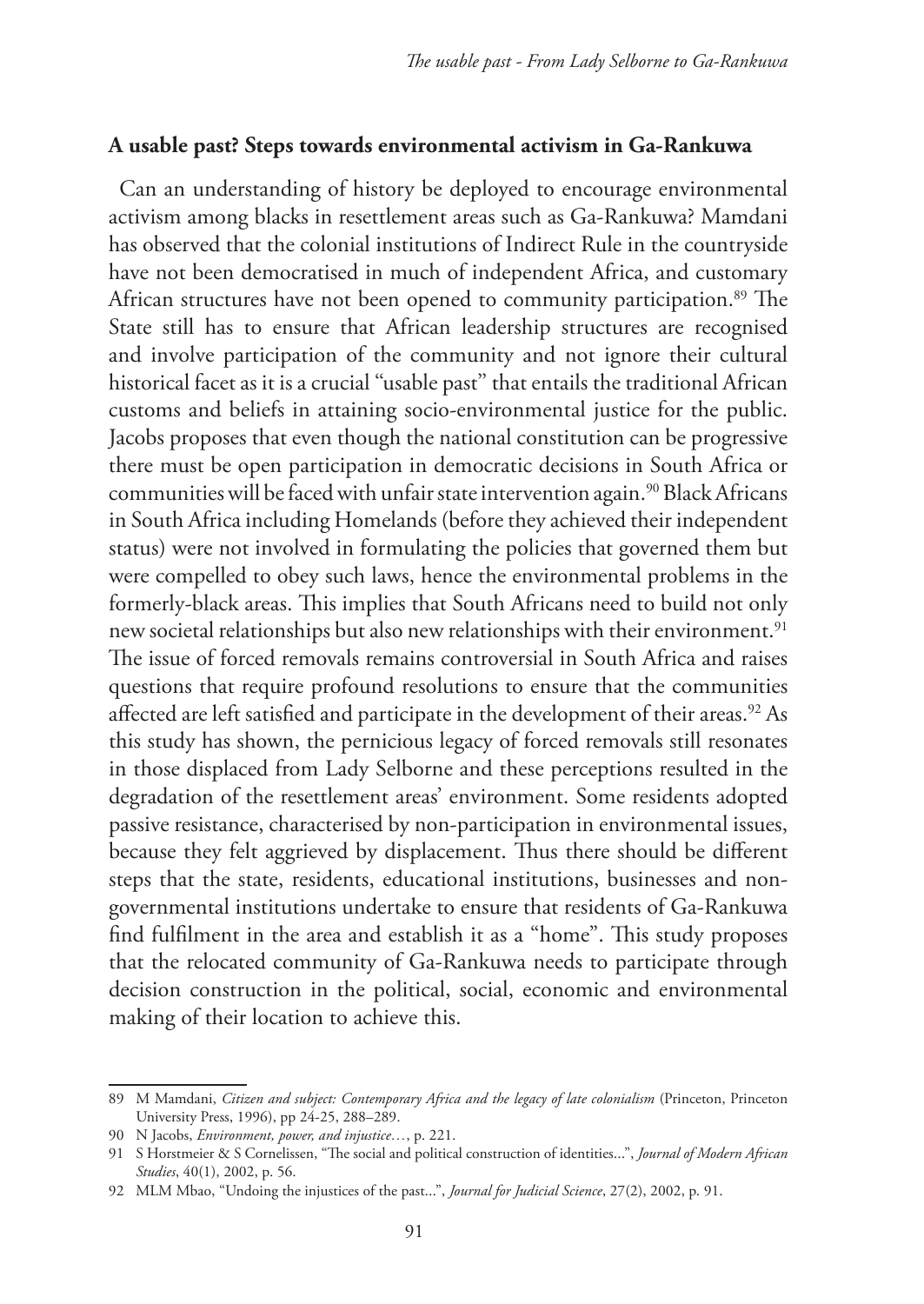This study argues that environmental scholars have dealt with the issue of environmental activism but not within a historical context.<sup>93</sup> The key to inculcating environmental activism has been through education programmes and the eradication of the legacy of Apartheid. The drawback of such proposals is that they fail to consider that for blacks to participate in environmental issues, their perception of themselves must be transformed through land redistribution, and environmental policies, which should balance traditional and western science methods and theories via a new paradigm that allows discussion between these two discourses. Practical views relevant to the South African context should be adopted, and should accommodate traditional laws on land and land use. Although this article has tried to fill the lacuna, still more research on changing black perceptions of the environment or the causes thereof is necessary. It is important to deal with education from within indigenous cultures and using indigenous environmental beliefs and laws within the frame-work of the modern democratic constitution, in order to rehabilitate black environmental activism through negotiation with western science environmental activism.

The different meanings people attach to land and the relationship of land rights to power and wealth are helpfully delineated by case-studies such as the Ga-Rankuwa situation. Such case-studies could be incorporated into secondary school history syllabi. Students would analyse community and government responses to environmental injustices, and critically assess strategies to promote more ecologically sound and socially just practices. Students should be offered education that includes a usable past of traditional African customs and beliefs that enables them to confront the propagandistic messages of power elites and to continue the project of progressive social transformation and liberation entailed in the New South African constitution.

All interviewees expressed concern for their areas, which is a vital step towards environmental activism. One interviewee, for example, proposed a practical measure that was used by Lady Selborne's Sotho-Tswana: local government should oblige people to look after their environment, as was previously practised by pre-colonial chiefs and their helpers *(dikgosana)*. 94 Local residents should work with the state, education institutions and Non-Governmental Organisations to rebuild their environments. According to

<sup>93</sup> F Khan, "Contemporary South African environmental response: An historical and socio-political evaluations with particular reference to blacks" (MA, UCT, 1990).

<sup>94</sup> MC Kgari-Masondo (Personal Collection), Interview, E Andrew, 28 June 2004.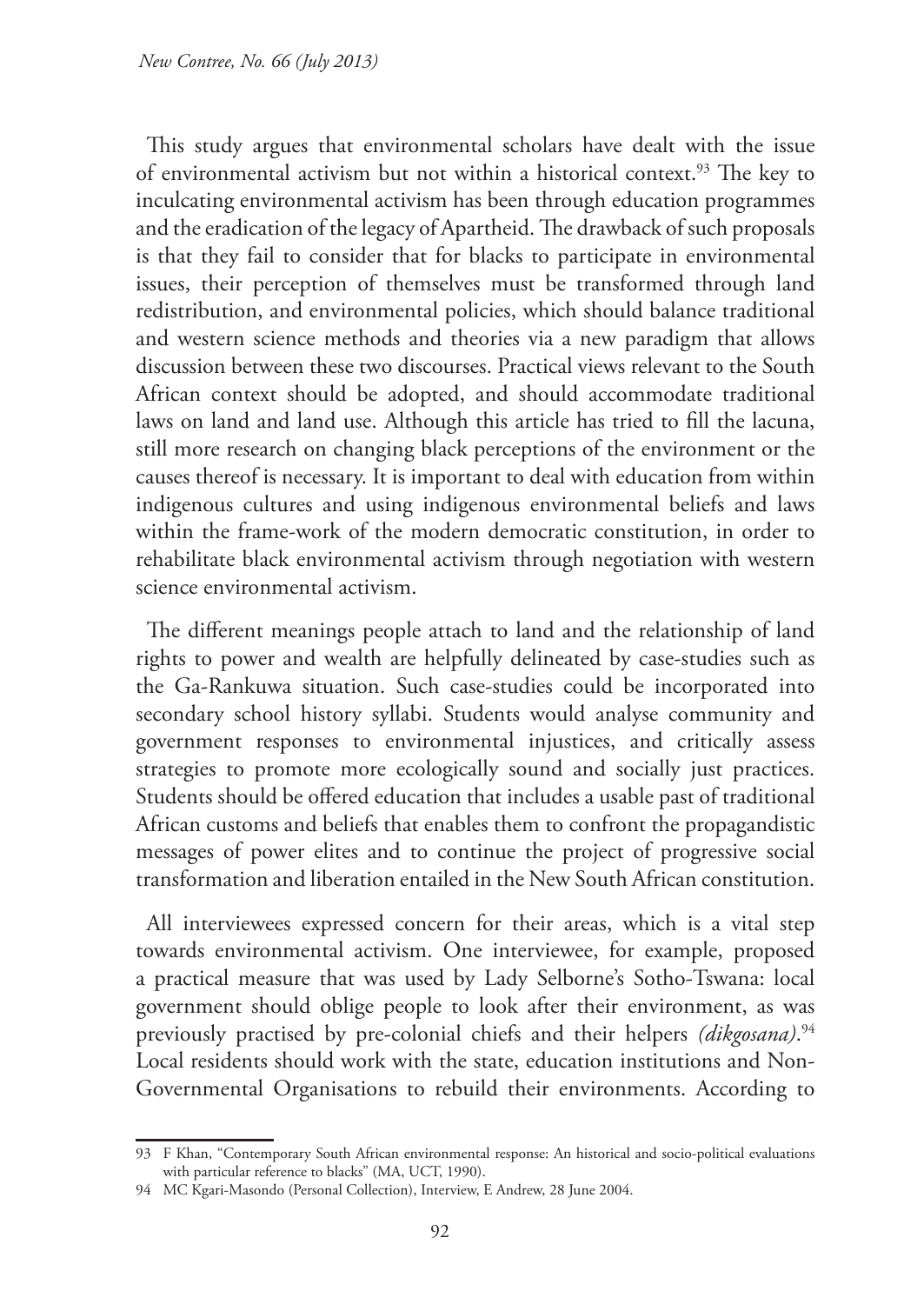Setiloane, the idiom *motho ke motho ka batho babang* explains that a person becomes a real human being through participation, and thus residents would affirm their humanness through environmental activism.<sup>95</sup> A strategy of combating environmental apathy could be initiated through allowing residents to have ownership of land in their former township as suggested by the land redistribution and land restitution policy. Many of those interviewed did not want their former lands restored but opted for compensation and to remain in the resettlement area, while other members of the community of Ga-Rankuwa felt that they want to be restored to Suiderberg - new name for Lady Selborne.<sup>96</sup> This is clearly stipulated in a Setswana proverb, "Maroping goa boelwa go saboelweng ke maleng", which means people should not be afraid to return to the places where life was enjoyable if they are not fulfilled in their new areas.<sup>97</sup> Hence Seremane argues that "it is in these terms that we should understand land reform, as a return to the land and, to people's beginnings".98 This does not only imply a physical return to the former land but it also encourages those who applied for compensation and former tenants to use psychological restoration for healing and in the process activism will be cultivated. This implies that, through land redistribution and restitution, people's self-worth could be restored and in the process social restoration programmes such as environmental awareness could be spread among communities. Restoration requires the collaboration of local communities, state, schools, tertiary institutions and non-governmental organisations. Seremane argues that, "these women and men clearly show us that when the poor begin to help themselves, they deserve a helping hand".<sup>99</sup>

Traditional ethics need to be considered in environmental policy considerations, as stated above. The involvement and co-operation of the community and the government is crucial in ensuring environmental rehabilitation in the resettlement areas. The end of apartheid and its concomitant negative stereotypes that undermine African cultural and traditional practices will assist in the improvement in the quality of life in some of the former black areas where litter is everywhere and can assist in them prioritising the issues of the environment.<sup>100</sup> This clearly relates to

<sup>95</sup> GM Setiloane, *African theology*, p. 14.

<sup>96</sup> MLM Mbao, "Undoing the injustices of the past...", *Journal for Judicial Science*, 27(2), 2002, p. 108.

<sup>97</sup> MOM Seboni, *Diane le Maele a Setswana* (Alice, Lovedale Press, 1980), p. 119.

<sup>98</sup> W Seremane, "Land – the cradle of the people", M Winberg ed., *Voices from the land: Experiences of land reform in South Africa* (South Africa, Western Cape, Juta, 1998), p. 6.

<sup>99</sup> W Seremane, "Land...", M Winberg (ed.), *Voices from the land...*, p. 6.

<sup>100</sup> F Khan, "Contemporary South African environmental response: An historical and socio-political evaluations with particular reference to blacks" (MA, UCT, 1990), p. 11.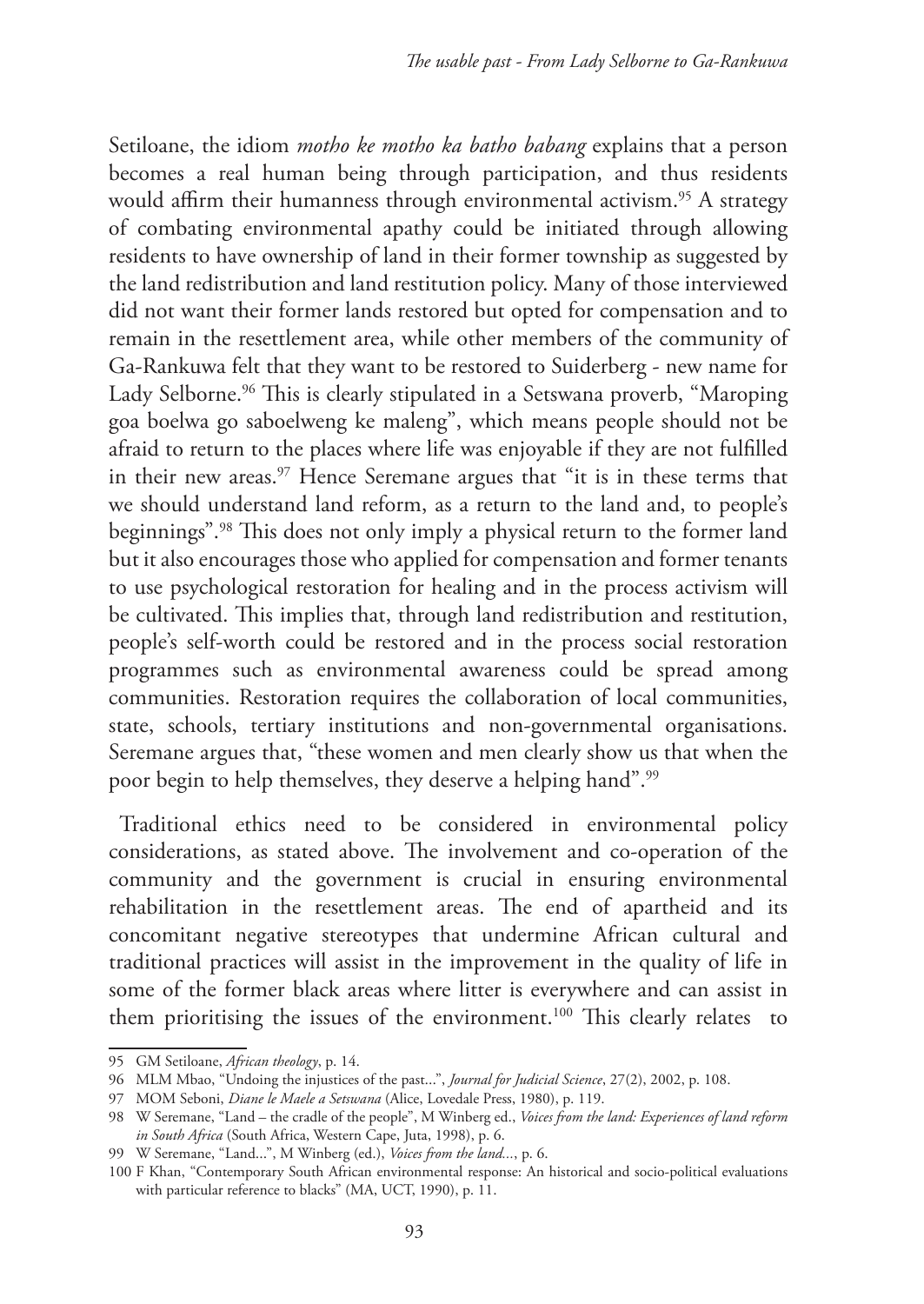current trends in formerly-black areas, but the hastening of the process of land restitution and the engagement of indigenous land use and land rights laws with western laws must be prioritised in order to restore a sense of humanness among the people of South Africa.

The state should assist the residents of Ga-Rankuwa with the process of land restitution and provide compensation for the loss of their former homes in order for them to make a "home" there. Though land restitution implies that "they should be restored to their land and provided with other remedies as people who were dispossessed by racially discriminatory laws and practices",<sup>101</sup> this is complicated as it is not easy or necessarily germane to expropriate land from the current landowners in Suiderberg. It is also difficult as street names, buildings and the general environment in former Lady Selborne have been changed. A renewal of the Ga-Rankuwa residents' 'pursuit for a home' in Ga-Rankuwa is thus necessary, and requires that they contribute economically to their new area by buying fertilizers to improve their soil and planting trees to decrease soil erosion. It also requires the state to support the resettlement area financially in achieving environmental development.

The concept of *ubuntu* or *botho* suggests that participation is key in creating a "home" in Ga-Rankuwa, which implies that the residents must take the lead and ensure development of their immediate surroundings by creating employment, caring for and cleaning their immediate environments. Business men and women should be encouraged to create industries in the area. Cernea maintains that the major problem arises due to unemployment in the relocation area as it makes the unemployed develop a sense of hopelessness and helplessness, which is translated into many activities in which they engage.<sup>102</sup> Maré argues that South Africa's history of displacement entailed economic, political and ideological processes that have led to social (and, as this article has shown, environmental) ennui.<sup>103</sup> The findings of this article concurs with Khan that removals made blacks apathetic to environmental issues, and that discrimination must be totally eradicated in all spheres for them to become actively involved in rehabilitating their environment.104 This also means eradication of environmental policy discrimination whereby Africans' cultural

<sup>101</sup> MLM Mbao, "Undoing the injustices of the past…", *Journal for Judicial Science*, 27(2), 2002, p. 94.

<sup>102</sup> MM Cernea, *The urban environment and population relocation* (Washington, The World Bank, 1993), p. 28.

<sup>103</sup> G Maré, "Processes, policies and African population relocation"*,* D Thomas (ed.), *"Resettlement": Papers given at*  the 51<sup>st</sup> annual council meeting (Johannesburg, South African Institute of Race Relations, 1981), p. 1.

<sup>104</sup> F Khan, "Contemporary South African environmental response: An historical and socio-political evaluations with particular reference to blacks" (MA, UCT, 1990), p. 1.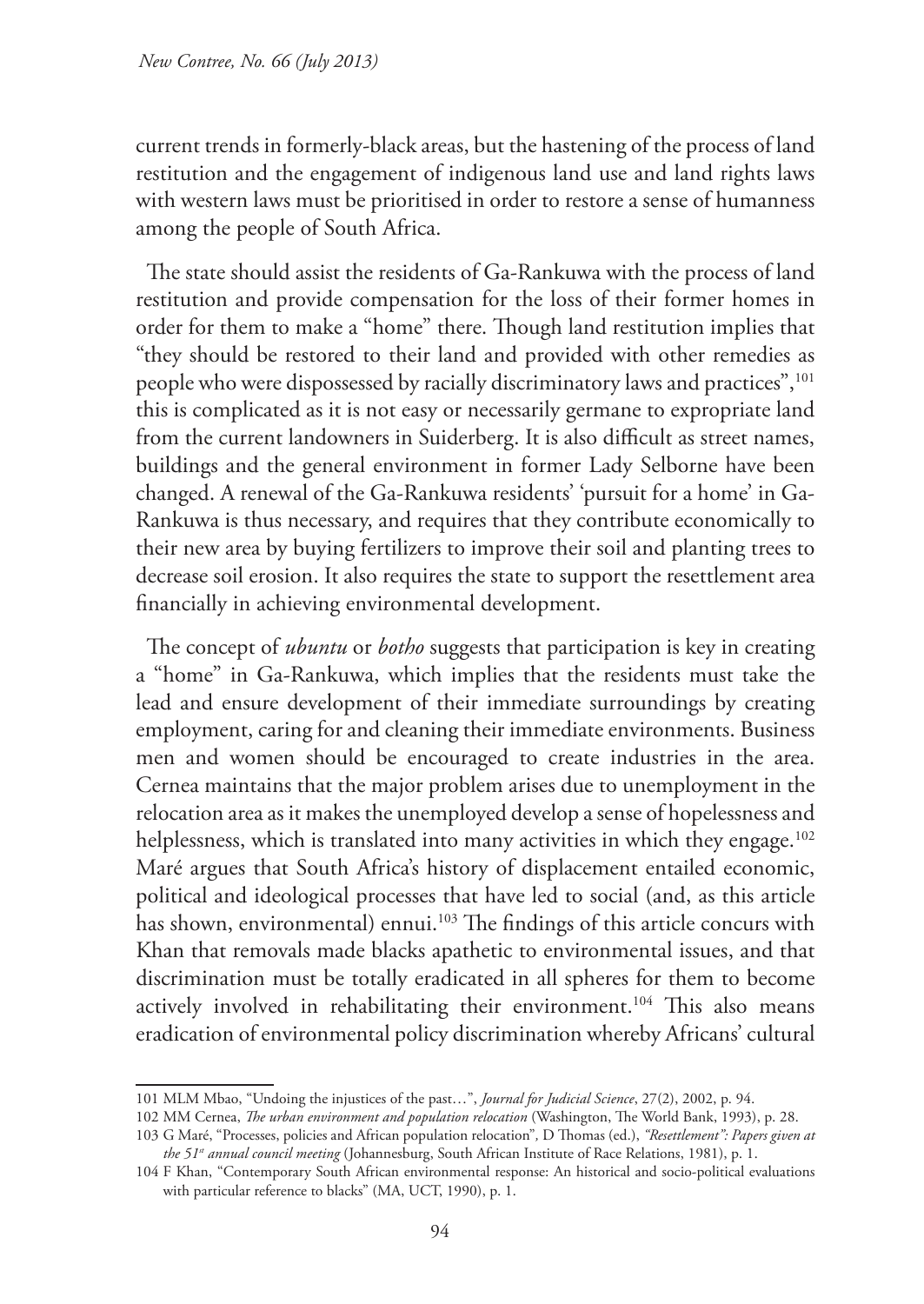and traditional beliefs are not adhered to but the western scientific ideologies are considered as norms for conservation. According to Tulleken, the state is trying to improve the environment by awarding Townships Awards such as the "cleanest town" – a good step in encouraging activism but it has to be combined with community awareness through paid officials.<sup>105</sup> Adding tangible benefits to these awards would stimulate this process. Facilities need to be speedily improved, as doe's service delivery, to achieve environmental upliftment in formerly-black areas. Returning to Lady Selborne could thus assist those who opt for restitution as they would win a measure of consolation and in the process they will have ownership of the area and actively engage harmoniously with their environment.

However, it is important to note that all the former landlords interviewed maintained that they do not want to return to their former township. This is an important consideration as this shows that they are indeed trying to make the resettlement area a "home". They have invested in Ga-Rankuwa and part of their history is embedded in the township. They do not want the rupture of their history they had in the former township to reoccur. These residents have accepted the theory of a "movable home" as compared to a set idea of a "home" that they had when they arrived in the relocation area.<sup>106</sup>

## **Conclusion**

Segregationist policies and forced removals in the early 1960s led to widespread environmental damage in addition to changing the lives of many black people such as those displaced from Lady Selborne and relocated in Ga-Rankuwa. and-related Acts led to displacements and exposed blacks to a vicious cycle of poverty and destruction of cultural and economic systems. These Acts also undermined the blacks' past (pre-colonial) cultural and traditional customs, self-esteem and concern for the environment. Environmental degradation thus became prevalent in resettlement areas like Ga-Rankuwa. Some residents subsequently became apathetic or even antagonistic towards the environment, in stark contrast to the reverence they had previously felt in their former settlements as in the case of Lady Selborne. The slow rate of service delivery in formerly-black areas has not helped reverse this anti-environmental stance, and the government must develop such areas while providing environmental

<sup>105</sup> L Tulleken, "Environment and tourism: Cleanest Town", *Cape Argus,* 24 November 2005, p. 24.

<sup>106</sup> N Rapport and J Overing, *Social and cultural anthropology* (London, Routledge: 2000), p. 158.